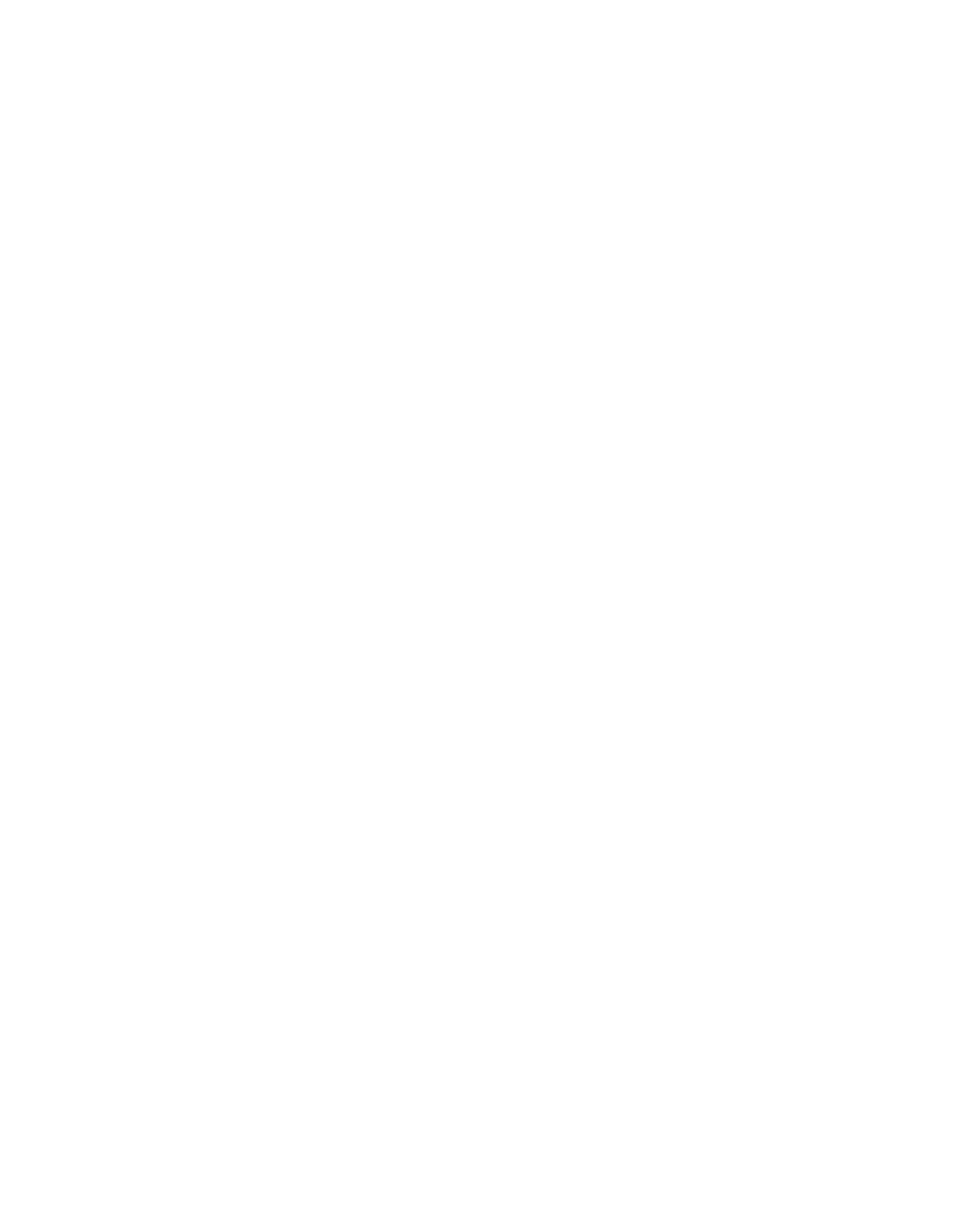

Presented by the Commonweal Theatre Company April 5 – June 23, 2018

## **Essentials**

#### The Plot

We meet Henrietta Leavitt in a fit setting—under the stars at night, at her family home in rural Wisconsin. She tells us of her faith in the stars' trustworthy light in the great dark void of space—they are her "billions of exceptions."

Now it is morning and Henri's sister, Margaret, arrives to scold her for being late to church service where their father is the minister. Henri reveals that she has been offered a job at Harvard Observatory which she plans to accept—it's the chance she's been longing for. She asks Margie to ask father for Henri's dowry, as she doesn't plan to marry and will need the money to settle in Cambridge. Margaret reveals that

her suitor, Samuel, has asked Margaret to marry him. She plans to accept. The sisters reluctantly accept one another's life choices and part.

Henri arrives at Harvard and meets Peter Shaw, assistant to the department head, Dr. Pickering. He begins to show her around when the women arrive: Annie Cannon and Williamina Fleming. Henri soon learns that here, too, the women's place is entirely subservient to the men's; the men are

astronomers, the women merely "computers."

Discouraged, Henri begins to settle into the work. Peter comes around often, delivering new star plates for the women to analyze and betraying a growing interest in Henri. Her work centers on Cepheid variable stars. She finds more than anyone else and senses that there is something important in their study waiting to be discovered. Though Henri is frustrated by a lack of apparent progress, Annie encourages her to continue.

Meanwhile, Henri and Peter are falling in love. He invites her along on a transatlantic voyage to see the stars from shipboard and an eclipse in Europe and to meet other astronomers. She reluctantly declines, determined to keep working. They take their leave of each other, promising to be "afar but not apart."

Henri's father suffers a stroke and she must rush

home to Wisconsin to help her sister manage the household. She asks the Observatory to send star plates to her at home so she can keep working, and they do. She has become vital to other astronomers, who call her a "star-finding fiend."

Her absence from Harvard stretches into years, during which Peter has stopped writing. Eventually, her father passes and her sister urges her to return to Harvard. Before Henri leaves home, her sister's music triggers an inspiration that leads Henri to her great discovery: the Cepheid variables' periodicity is related to their luminosity. As the act closes, she realizes that she has arrived at a "standard candle" for measuring the



*The Harvard Observatory c.1890.*

His standoffish behavior

universe!

confuses Henri. Williamina bustles in with a copy of Henri's published findings to congratulate her. To Henri's shock, Peter reveals that he has married. Rather than suffer ungracefully, Henri decides to take a transatlantic trip of her own.

Act II opens with Henri fantasizing a sea voyage with Peter, but the reverie is broken as Peter himself arrives.

On her return to Bos-

ton, Henri is greeted by her sister and Williamina and Annie. We learn that Henri is gravely ill but still eager to work. Margaret joins her in Cambridge to care for her. Henri is eager to learn the latest astronomy news but feels shut out by the men who seem to ignore her.

Peter visits to share the news that her discovery has been used by other astronomers to calculate the size of the universe. Her work is vindicated and he says he is proud to know her. The ladies are also present and, to celebrate, they whisk her off to Harvard's Great Refractor telescope, which had been off-limits to the women all the years they worked under its shadow.

Finally seeing the universe the way she always dreamed it to be, Henrietta tells us the story of her own future, and that of her friends, and that of the science of astronomy she has so steadfastly loved.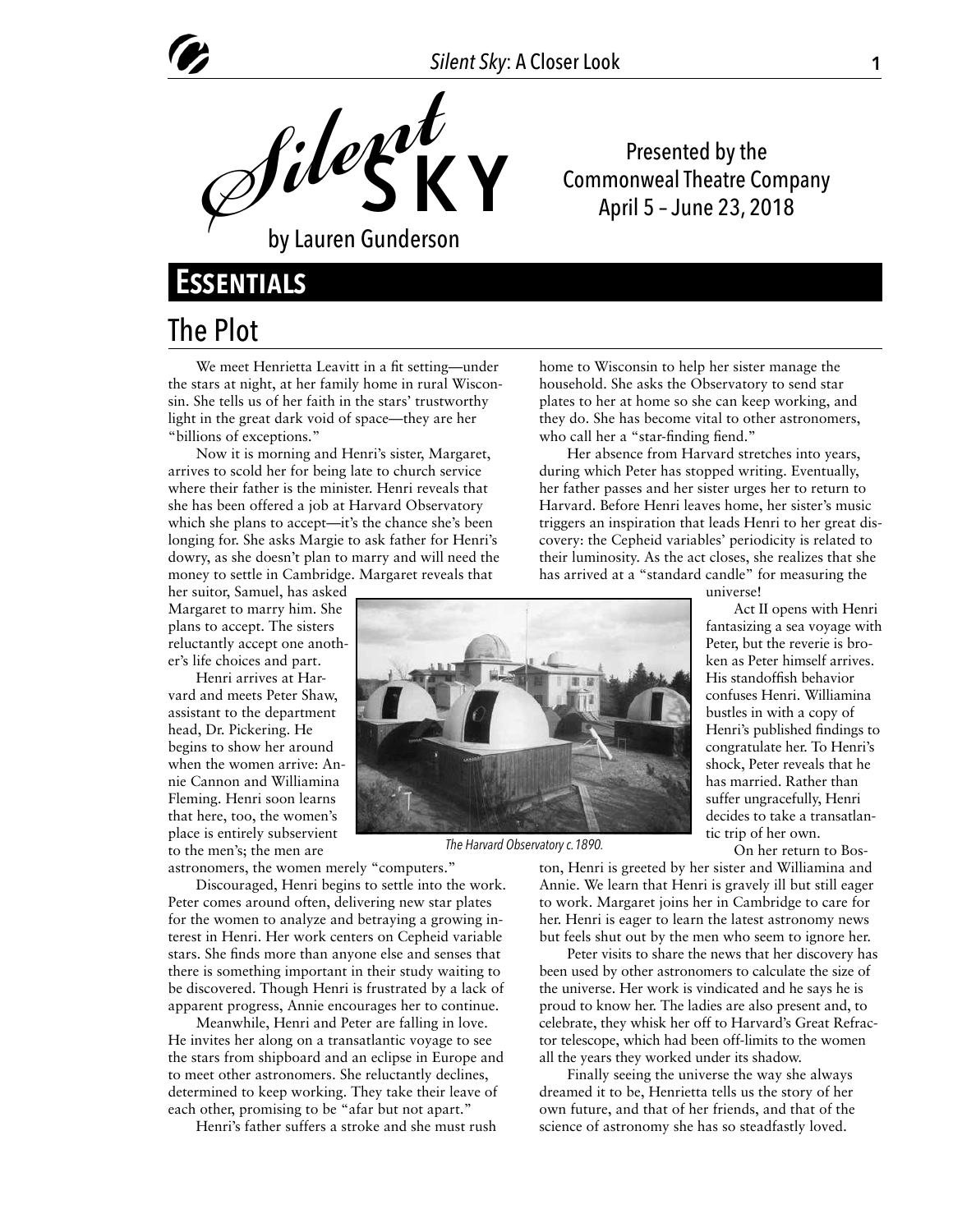

# Silent Sky

#### **by Lauren Gunderson**

| Director                           | <b>Adrienne Sweeney</b> |
|------------------------------------|-------------------------|
| Stage Manager & Assistant Director | <b>Philip Muehe</b>     |
| Assistant Stage Manager            | Amanda Pyfferoen        |
| <b>Production Stage Manager</b>    | <b>Bailey Otto</b>      |
| <b>Costume Designer</b>            | Janis Martin            |
| Scenic Designer                    | Kit Mayer               |
| <b>Lighting Designer</b>           | Paul Epton              |
| Sound Designer                     | Matt Vichlach           |
| Assistant to the Sound Designer    | Kelsey Heathcote        |
| Props Designer                     | <b>Brandt Roberts</b>   |
| <b>Graphic Designer</b>            | <b>Ben Gorman</b>       |
| Dramaturg                          | Lizzy Andretta          |
|                                    |                         |

#### **CAST**

Margaret, her sister Abbie Cathcart Peter Shaw Eric Lee Annie Jump Cannon Elizabeth Dunn Williamina Fleming Stela Burdt

Henrietta Leavitt Megan K. Pence

#### **Setting**

The Leavitt family home in rural Wisconsin; Cambridge, Massachusetts; on shipboard in the Atlantic. 1900 - 1920.

*SILENT SKY* is presented by special arrangement with Dramatists Play Service, Inc.

#### About the Playwright

**Lauren Gunderson** is a playwright and author from Atlanta, Georgia. She received her B.A. in English/Creative Writing from Emory University and her M.F.A. in Dramatic Writing from NYU Tisch. She was named the most produced playwright in America in 2017 by *American Theatre Magazine* and has won such awards as the 2016 Lanford Wilson Award from the Dramatist Guild, the 2016 Otis Gurnsey Award for Emerging Writer and the 2014 Steinberg/ATCA New Play Award (for her play *I and You*). She also received the Mellon Foundation's 3-Year Residency with the Marin Theatre Company. Some of her works include *Miss Bennet: Christmas at Pemberley* (with Margot Melcon) and *Exit,* 

*Pursued By A Bear*, among others.

*Silent Sky* was commissioned by and premiered at South Coast Repertory in Costa Mesa, California as part of the 2011 Pacific Playwrights Festival. When asked about the message she believes the play holds for audiences, Gunderson replied, "…that women aren't asking for special treatment, we are showing how special we already are and always have been. We're not asking anyone to let us participate, we are exclaiming that we have participated in discoveries, breakthroughs and wild achievement all along (despite being excluded, barred and presumed incapable)." (Austin Playhouse)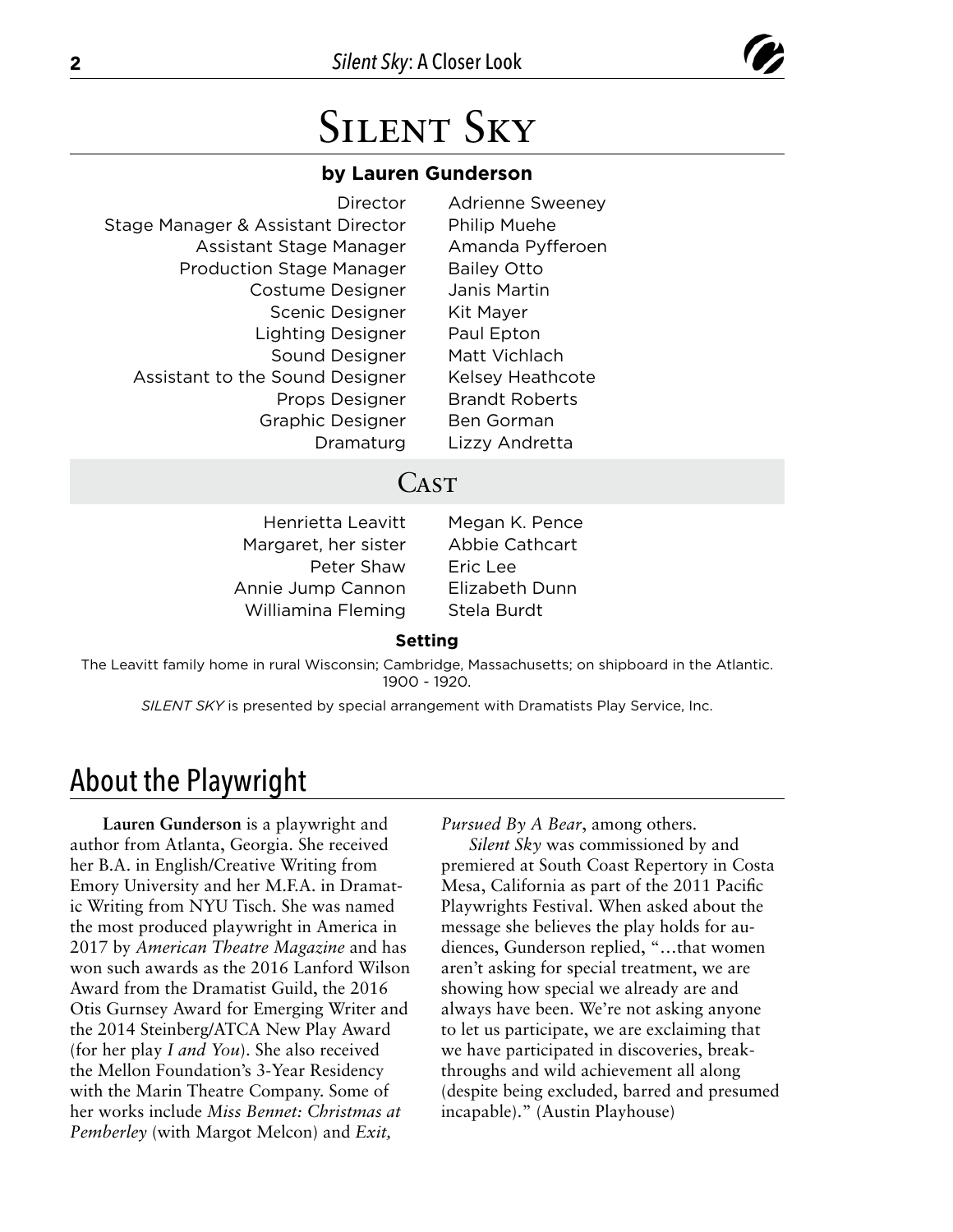

## World War I **Context – Historical Setting**

 Lasting from 1914 to 1918, World War I was a conflict sparked by the assassination of Archduke Franz Ferdinand. Noteworthy for its use of new military technology and for the horrific employment of trench warfare, a monumental level of carnage and destruction marked "The Great War." The end of the war saw the Allied Powers (Great Britain, France, Russia, Italy, Romania, Japan and the United States) claim victory over the Central Powers (Germany, Austria-Hungary, Bulgaria and the Ottoman Empire), at the cost of more than 16 million lives.

While the United States initially adopted President Woodrow Wilson's policy of neutrality in response to the war, Germany's submarine aggression against neutral ships was making that policy extraordinarily difficult. In May 1915, a German U-boat sank the British Ocean liner Lusitania as it was travelling from New York to Liverpool with hundreds of American passengers onboard. The widespread outcry against this act led to a shift in American public opinion against Germany. When Germany sank four more U.S. merchant ships, Woodrow Wilson appeared before Congress on April 2nd and declared war against Germany.

After several battles, including the Second Battle of the Marne on July 15, 1918 that would mark the last German offensive of the



*Trench warfare characterized World War I.*

war, the tide began to turn in favor of the Allies. The year 1918 saw the Turks sign a treaty in late October, Austria-Hungary dissolving from within and reaching an armistice on November 4th, and Germany being forced to seek an armistice on November 11th, finally ending the war.

Referred to as "the first modern war," World War I had lasting consequences for all those involved, including but not limited to the spread of the deadly flu epidemic of 1918 that killed around 20 to 50 million people, use of tanks, machine guns and aerial combat, and millions of women entering the workforce both to support men who went to war and to replace those who would never return.

#### Feminism in America

"If we can organize the sky, we can organize our minds to choose our own future."

—Annie, *Silent Sky* (p. 56)

If you were to ask most historians, they would tell you that feminism in America could be divided into waves, each representing a different period in history. *Silent Sky* takes place during what we would call the "first wave" of feminism in the late nineteenth and early twentieth centuries. To help put the first wave into perspective, it is important to note that at the time the movement was beginning

to take root, women across America were legally forbidden from voting, owning property, attending university, gaining legal custody of their children, or refusing to have sex with or divorcing their husbands. Thus the main focus of the first wave became the acquisition of equal rights for women and to end the oppression women faced both in the public arena and in the privacy of her home. Some landmark events that occurred during the first wave include the Seneca Falls Convention in 1848 (the first women's rights convention),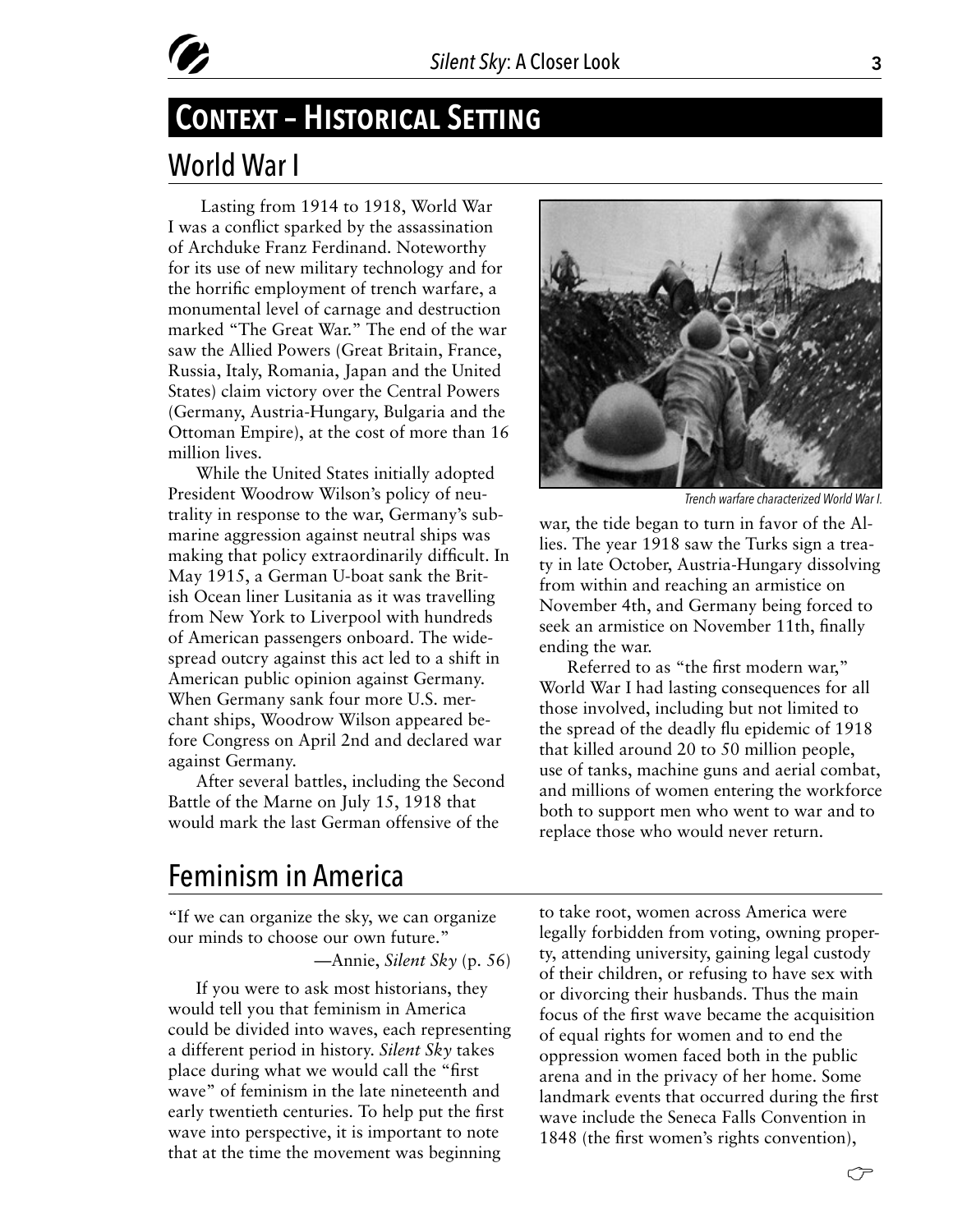

the Ohio Women's Convention in 1851 where Sojourner Truth delivered her now famous "Ain't I a Woman?" speech, the March for Women's Suffrage in Washington in 1913, Margaret Sanger opening the first birth control clinic in the United States in 1916, and the passing of the 19th Amendment in 1920, to name a few.



#### The Suffrage Movement

"We need a vote, girls. It's about equality and it's about time!"

—Annie, *Silent Sky* (p. 56)

Most suffragists marked the official beginning of the suffrage movement as a women's rights convention held in Seneca Falls, New York, in 1848. Over the ensuing 50 years, suffragists made it their mission to convince the public that the cause of women's suffrage was a valid one worth fighting for. When the turn of the century came around, women's rights pioneers wanted to pass reform legislation, but hit a roadblock when most politicians were unwilling to support a disenfranchised group. Thus the main goal of the movement became to persuade Congress to pass a constitutional amendment that would give women the right to vote.

1913 saw a divide happen in the movement. After a parade organized by the National American Woman Suffrage Association (NAWSA) broke out in riots, suffragist Alice

Paul wanted to follow the British example and organize more protests and demonstrations to help secure the vote. However NAWSA opposed any tactic that might result in violence and preferred more traditional methods like lobbying and petitions. Paul and a number of more militant suffragists soon broke away from NAWSA and founded the National Women's Party. Their use of more militant tactics most likely resulted in the image of suffragists as radical and dangerous ("whiskey with suffragettes").

Things came to a head on March 3, 1913, when more than 5,000 women traveled to Washington, on the eve of Woodrow Wilson's inauguration, to fight for the vote (it was the original Women's March). Although the participants were harassed and heckled, the march was a turning point for the Suffrage movement, and six years later Congress passed the 19th Amendment, enfranchising women nationwide.

#### Farm Life in Rural American (early 1900s)

Henrietta: Where are we?! Margaret: Wisconsin. Henrietta: In the universe! Margaret: Still Wisconsin.

—*Silent Sky* (p. 12)

At the beginning of the twentieth century, almost half the population of the United States of America lived on farms. Despite the invention of new technologies at this time,

most of the work on a farm was done by hand and with the assistance of animals such as horses and oxen. Because there was no electricity, at night work had to be done either by candlelight or in the dark. Despite, or perhaps because of, the harshness that accompanied such a life, most farmers and their wives possessed a self-sufficiency that is rarely seen today. Indeed, the typical lack of help on a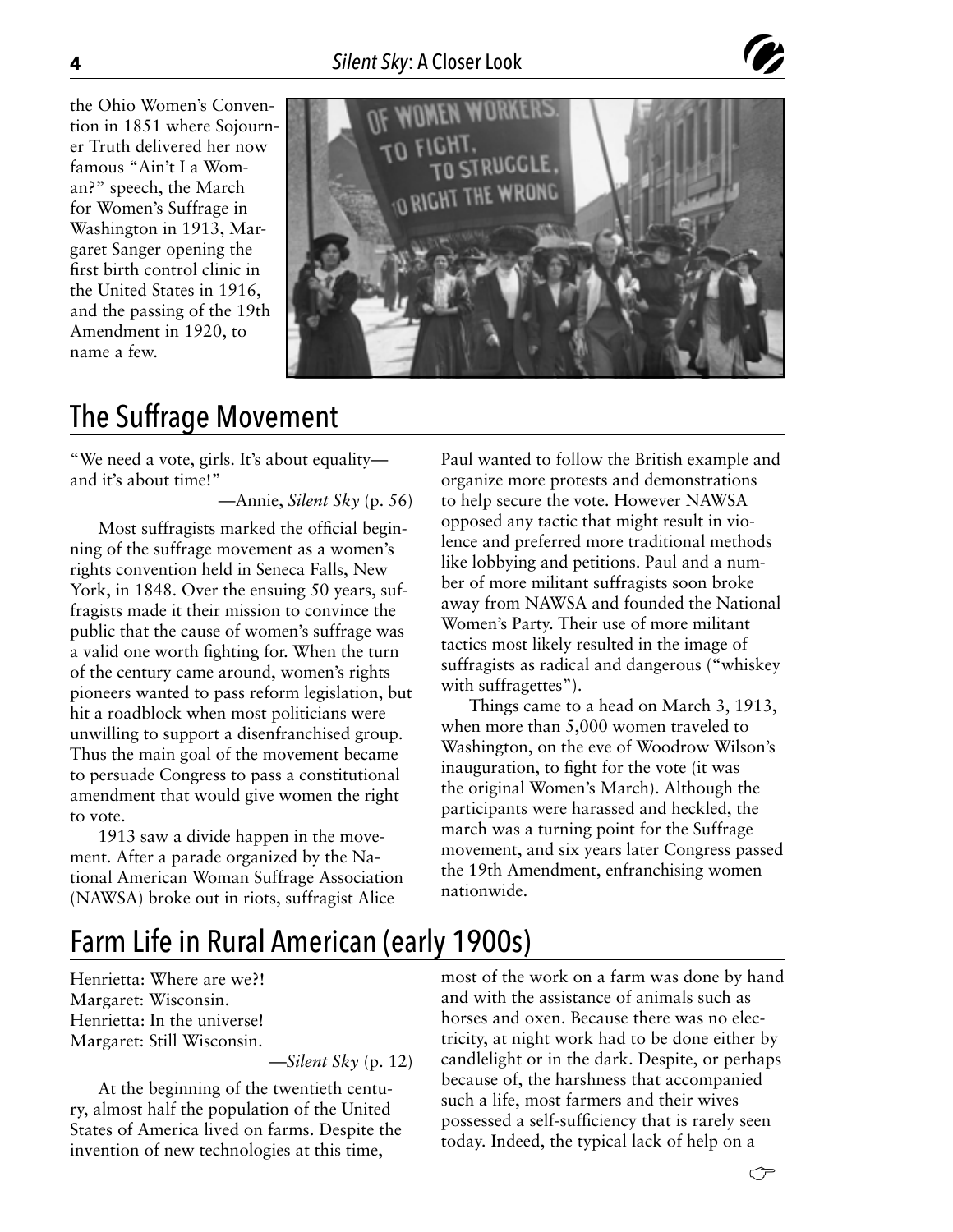

farm meant the so-called "farm wives" were often required to learn and do most of the labor-heavy jobs required of their husbands, in addition to doing what was considered

more "feminine" work (e.g., laundry, cooking, raising the children). Tasks and chores that a woman might be expected to assist with included plowing, sowing, gardening and harvesting, to name a few. Because there were so many tasks and not enough people to accomplish everything that needed doing in one day, a farmer never had what one might describe as a "typical day's work." Days typically started early, with one account written by an anonymous farm wife in 1900 stating that she was often up at four o'clock in the morning. Most farm-raised girls and women were educated and attended school until they were married, at which point they were expected to focus solely on the needs of their husbands and households or risk the wrath of their husbands.

#### SETTINGS / PLACES

#### The Harvard Observatory and Pickering's Harem

"Harvard Observatory is the pinnacle of the astronomical community. The academic world looks to us."

—Annie, *Silent Sky* (p. 17)

The Harvard Corporation, with William Cranch Bond serving as the first "astronomical observer," established the Harvard Observatory in 1839. A few years later, a "great comet" sailed across the sky, which prompted the need for a telescope, after which the Great Refractor was installed in 1847 (complete with a lens imported from Munich). Photographs of the moon taken by Bond and John Adams Whipple earned a prize at the Great Exhibition of 1851 in London, bringing more esteem to the Observatory.

In the 1890s Edward Charles Pickering took over as director of the Observatory. He placed more of an emphasis on research, with the staff undertaking projects to study and photograph both the northern and southern celestial hemispheres. He was faced with a dilemma in 1881 when his staff was proving unable to analyze the large amount of data coming their way. Frustrated, he eventually fired his male assistant and replaced him with his Scottish housekeeper, Williamina Fleming.

After she proved herself to be exceptional at copying and computing, Pickering eventually hired more women, with more than 80 working at the Observatory from 1877 to 1919. Working mostly on computing and cataloguing data, the women came to be known as "Pickering's Harem." "Harem-ing," or hiring women to do traditional men's work, became popular at the time in many fields, as women were considered better at doing detail-oriented work than men, but they were cheaper to employ.

Another term used to describe the women was "computers." Unlike what we know today, in the early 1900s a "computer" was a term used to describe a person who did calculations manually. The women's job at the Observatory consisted of looking at photographic plates of the night sky, establishing stars' brightness and recording it along with their positions. Because women were considered at the time to be too weak to do scientific work, they were mostly limited to doing what would be considered volunteer work. The computers were typically paid 25 to 30 cents an hour and worked six days a week.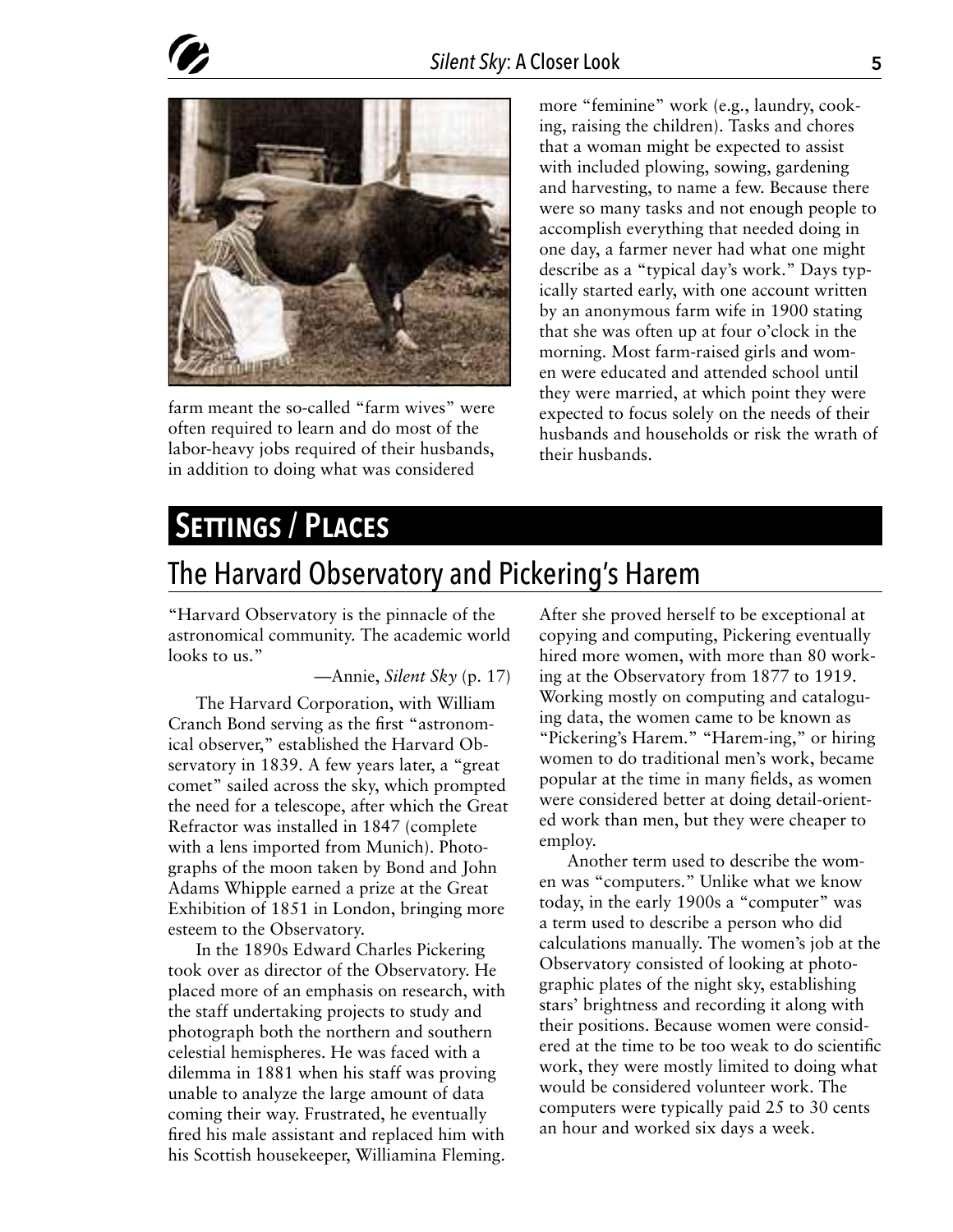

#### Radcliffe College

"Mr. Shaw, I also graduated summa cum laude, from Radcliffe, which is basically Harvard in skirts."

—Henrietta, *Silent Sky* (p. 15)

Elizabeth Cary Agassiz and a group of men and women associated with Harvard who wanted to create an institution for the education of women founded Radcliffe College in 1879 in Cambridge, Massachusetts. When first established, the school was dubbed the Society for the Collegiate Instruction of

Women (or the "Harvard Annex," denoting the school's connection to the esteemed institution). The main purpose of the College was, as stated by its founders, "to furnish instruction and the opportunities of collegiate life to women and to promote their higher education." In 1894, the school was chartered and renamed Radcliffe College by the Commonwealth of Massachusetts. In 1999, Radcliffe College and Harvard officially merged, creating the Radcliffe Institute for Advanced Study at Harvard.

#### **The Women**

#### Henrietta Leavitt

"Miss Leavitt was of an especially quiet and retiring nature, and absorbed in her work to an unusual degree. She had the highest esteem of all her associates at the Harvard Observatory, where her loss is keenly felt."

> —Solon I. Bailey, "Henrietta Swan Leavitt" (*Popular Astronomy*)

 Henrietta Swan Leavitt was born in Lancaster, Massachusetts on July 4, 1868. Her parents were George Roswell Leavitt, a congregational minister, and Henrietta Swan Kendrick and she was the eldest of seven children, two of who died in infancy. The Leavitt family was able to trace its ancestry back to Deacon John Leavitt (or Levett, as it was spelled in the early Massachusetts records), an English Puritan tailor who settled in the Massachusetts Bay Colony in the early seventeenth century.

As an adult, she attended Oberlin College for two years where she studied music, then transferred to Radcliffe College, then called the Society for the Collegiate Instruction of Women, where she earned her bachelor's degree in 1892. Throughout her time at school, she studied topics such as calculus, classical Greek, fine arts, philosophy and analytic geometry, however she didn't take her first course in astronomy until her fourth year. After her graduation, she obtained credits



towards a graduate degree for astronomy, but she never completed the degree. Her interest in astronomy led her to seek work as a volunteer assistant under Pickering at the Harvard Observatory in 1895. Because she was technically a volunteer and had her own means of income, Pickering didn't pay her when she started working at the Observatory. Later, he ended up paying her 30 cents an hour (\$10.50 per week). Like many of the other members of "Pickering's Harem," Leavitt's initial tasks involved measuring and cataloguing the brightness of the stars based on their appearance in the photographic plates (women not being allowed to use the famous Great Refractor Telescope at the time). Despite being surrounded by all this great technology, Leavitt was not allowed to pursue her own scientific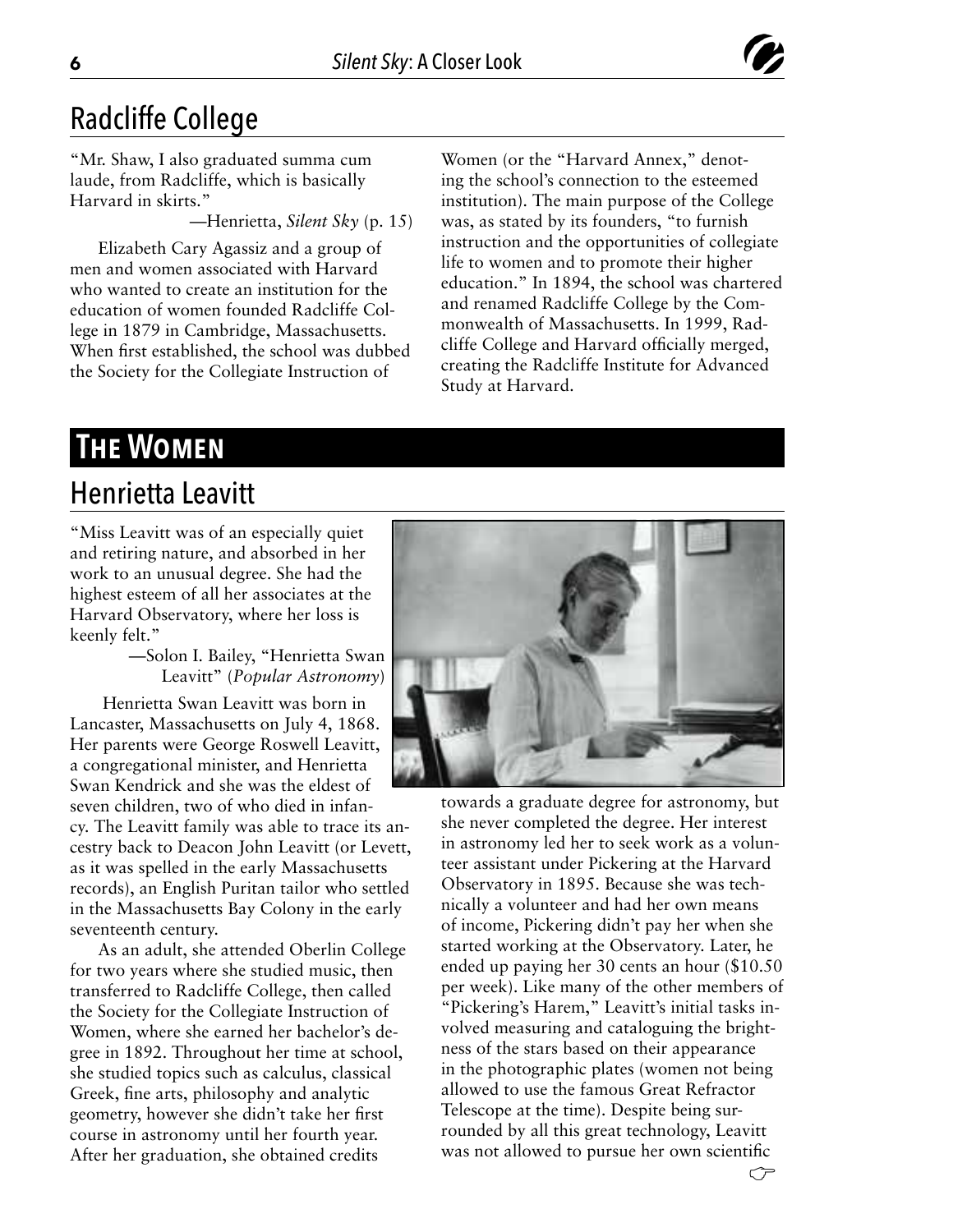interests, but was beholden to whatever Pickering wanted her to observe.

 From 1896 to 1897, Leavitt traveled throughout Europe, and then to Beloit, Wisconsin (where her father served as a pastor) upon returning to America. Sometime during her travels, Leavitt suffered from a serious illness that cost her her hearing (she also had issues with her eyesight, but it got better).

She eventually returned to the Observatory in 1902, whereupon Pickering offered her a permanent staff position with pay (the aforementioned 30 cents an hour). She was soon put to work on what Pickering called the Observatory's "Great Project" that involved determining the brightness of all measurable stars. Her specific assignment was to study "variable stars," those with luminosity that varies over time. As she studied the Cepheid variable stars in the images of the Magellanic Clouds, Leavitt noted that some of the brighter variables' period of fluctuation is related to their brightness. Further study confirmed this discovery, which came to be known as the "period-luminosity relationship" or "Leavitt's Law."

Leavitt also developed and refined Harvard's standard for photographic measurements. Because there was no set system for determining magnitudes at the time, Leavitt came up with her own system by using the "north polar sequence" to help gauge brightness for stars during her studies. The system gained recognition by the astronomical community and was adopted by the International Committee on Photographic Magnitudes.

Leavitt's contributions were so great that she was named Head of Stellar Photometry of the Observatory in 1921. Unfortunately her ill health and a swarm of family obligations meant that her work was often sidelined. She died of cancer on December 12, 1921, and was buried in the Leavitt family plot in Cambridge.

In 1926, Magnus Gosta Mittag-Leffler, member of the Swedish Academy of Arts and Sciences, attempted to nominate Leavitt for a Nobel Prize in physics for her work. However, he did not realize at the time that she had passed away, and Nobel Prizes are not awarded posthumously.

#### Annie Jump Cannon

"In our troubled days it is good to have something outside our planet, something fine and distant for comfort."

—Annie Jump Cannon

Annie Jump Cannon was born on December 11, 1863, in Dover, Delaware, to Wilson Cannon, a shipbuilder and state senator, and Mary Jump, his second wife. Her mother was a key figure in her interest in astronomy, as she would often take Annie up to the attic to observe the constellations. When she was older she attended Wellesley College, where she chose to major in physics because astronomy was not yet available at the five-year-old institution.

Following her graduation in 1884, she returned home and contracted scarlet fever, which resulted in her hearing being permanently damaged. She eventually became a "special student" of astronomy at Radcliffe College following the death of her mother in 1894, which helped give her access to the Harvard Observatory. Following the end of

her course in 1896, Cannon began working at the Harvard Observatory under Edward Pickering with the intent of cataloguing and classifying the stars. Cannon's initial job at the Observatory, like all the other female computers, involved simple computing and classification.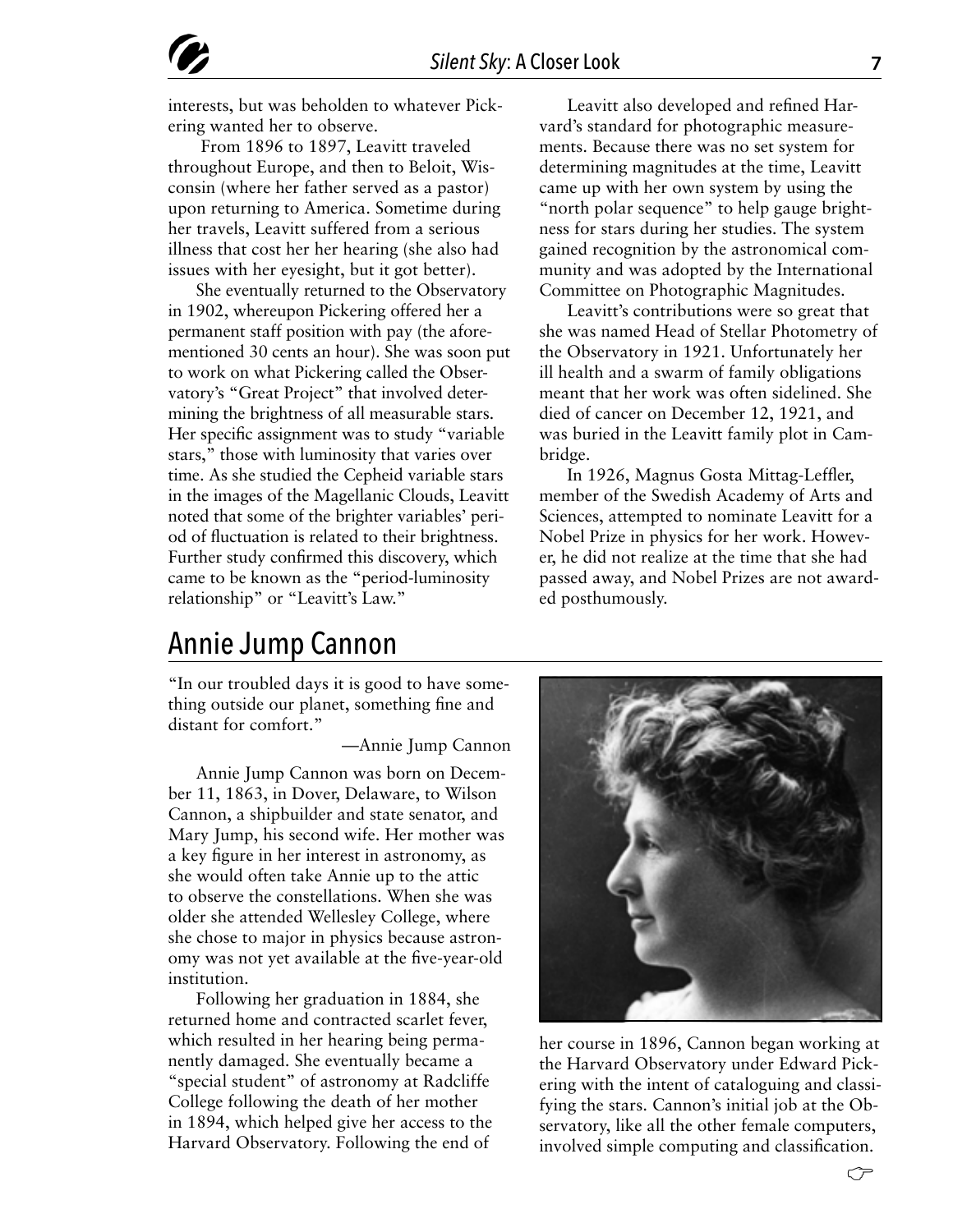can women.

Cambridge, Massachusetts.



As she kept working, she became involved in the women's suffrage movement and joined the National Women's Party (known for their more radical approach to suffrage). In 1929, the National League of Women Voters listed her as one of the twelve greatest living Ameri-

Over the course of her career she classified more than 350,000 stars and discovered 300 variable stars, five novae and one binary star. Even as she grew older she continued to work seven days a week until she died from heart disease at the age of 76 on April 13, 1941, in

As she kept classifying and studying more and more stars, she realized that she needed to develop a new classification system. Using Williamina Fleming's classification system as a basis, Cannon developed a system of grouping the stars based on temperature, ranging from hottest to coolest, with the letter designations O, B, A, F, G, K, M. The system was not only adopted as a standard for astronomers, but was also given the mnemonic device "Oh, Be A Fine Girl, Kiss Me" which is still used today. From 1901 to 1907, Cannon published her findings on the variable stars in the *Annals of the Astronomical Observatory of Harvard College* in three separate volumes.

#### Williamina Paton Fleming

 "While we cannot maintain that in everything woman is man's equal, yet in many things her patience, perseverance and method make her his superior."

—Williamina Paton Fleming

Williamina Stevens was born in Dundee, Scotland on May 15, 1857, to Mary Walker Stevens and Robert Stevens. As the daughter of a local craftsman, Williamina (or "Mina," as she was called by friends and family) was a constant fixture in the public schools. Her intelligence and talent for school became more obvious as she grew, and she began student teaching at the young age of fourteen. Her career as a teacher lasted until 1877, when she married James Fleming. A little over a year later the Flemings sailed to America, eventually settling in Boston where Fleming's brothers had previously settled. A few months after arriving, James abandoned his wife and unborn child for reasons unknown to history.

Left alone in a foreign country with no means to support herself and her child, Fleming accepted a job as a housekeeper to Edward Pickering, director of the Harvard College Observatory. Pickering's wife recognized Fleming's abilities and Pickering gave her a part-time job as a copyist and computer. One rather famous account of her hiring states that Pickering began to grow dissatisfied with the work of his male employees at the Observatory, whereupon he stated that his maid could do a better job than they did. Fleming soon

proved herself more than capable, and her work ethic and intelligence led to her being given more responsibilities, including interviewing prospective applicants to the Observatory and supervising the



female workers. One noteworthy woman supervised by Fleming was Henrietta Leavitt, whose work allowed scientists to measure the universe.

A major step in her career came when astronomer Henry Draper's widow, Anna, gave the Observatory funding in 1886 to help with her husband's project to catalogue the entire night sky. While Nettie Farrar was initially assigned the task of cataloging and examining the photographic plates required for the project, she eventually left the Observatory in order to get married, leaving Fleming to take her place. Fleming developed a new system of classifying stars according to their spectra, or "the unique pattern of lines caused by the refraction of a star's light through a prism." This system was created out of dissatisfac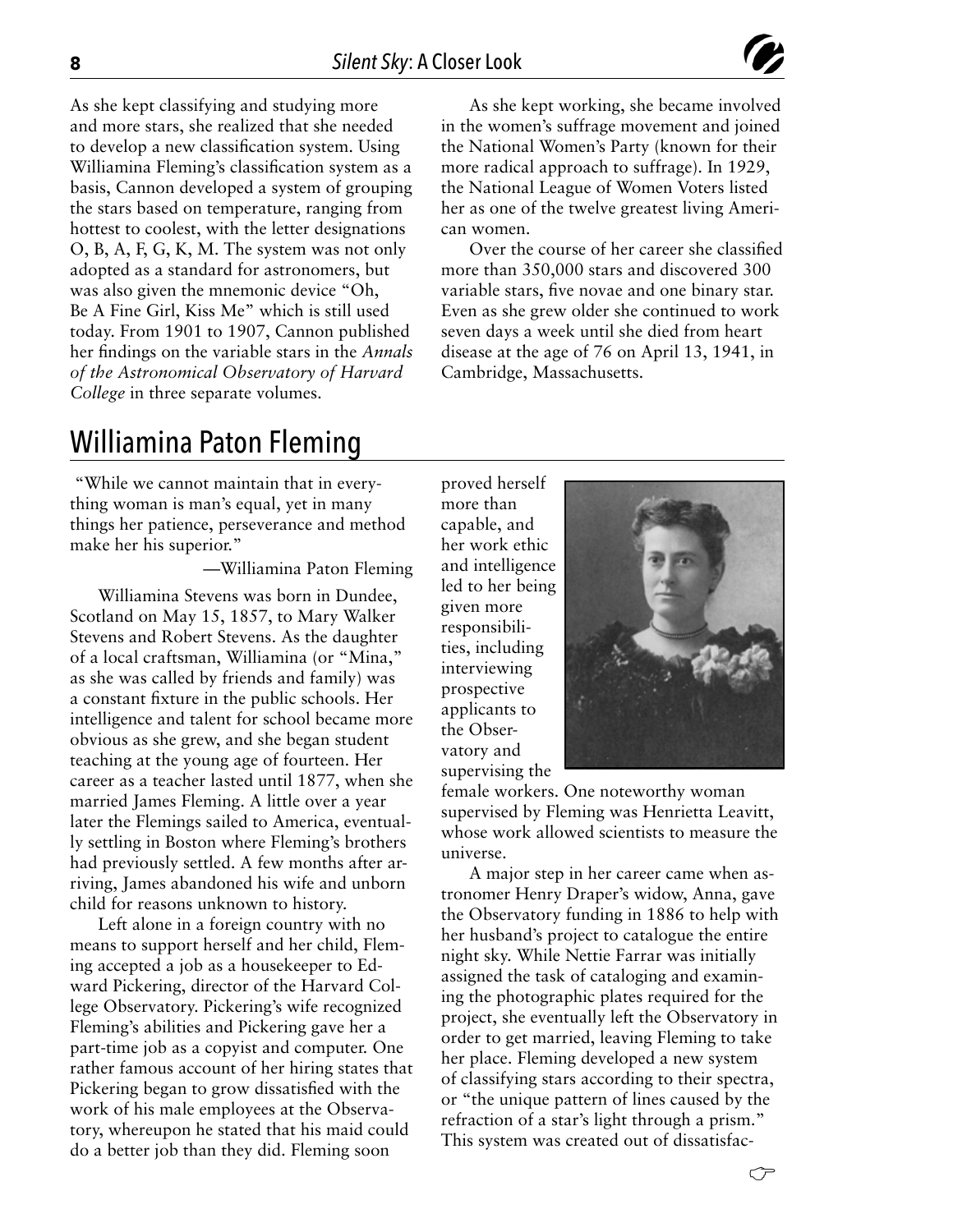tion with a previous system. The new system, eventually dubbed the "Pickering-Fleming System," helped Fleming catalogue over 10,000 stars over the next nine years. Her discoveries were published in 1890 in the Draper Catalogue of Stellar Spectra. Although Pickering was given most of the credit for the work (though he did acknowledge her in the introduction), Fleming's contribution received a great deal of attention and made her well known within the astronomical community.

After the publication of the Draper cata-

## **The Science**

#### Astronomy

 "Heaven's up there, they say. 'Pearly clouds, pearly gates,' they say. They don't know much about astronomy, I say."

—Henrietta, *Silent Sky* (p. 9)

 Defined as "(studying) the sky and learning about what we see in the universe," astronomy is one of humanity's oldest sciences (Greene). Astronomy is one of the rare sciences that can be practiced casually (stargazing from one's backyard) or professionally (being trained to do in-depth studies of the stars in a scientific environment).

While people in ancient times relied solely on their eyes and observation skills to chart the skies and passage of time, the invention of technology such as the telescope has allowed a more detailed look at what lies beyond our planet. Such technological advancements have also allowed for the application of science and mathematics to the practice of astronomy, which in turn has helped astronomers make even greater discoveries. The main focus of most astronomy studies is the stars (including the sun), of which there are around a trillion in the Milky Way Galaxy, which is itself one of many galaxies in the universe. The actual science of astronomy can be broken down into several sub-categories: planetary science (the study of planets, moons, rings, asteroids and comets), solar physics (study of the sun and its effects on the solar system), astrophysics (study of the stars and galaxies), radio astronomy (using radio telescopes to study radio frequencies present in the universe), astrometry (measuring distances in the spaces between objects), mathematical astronomy (use of numbers and calculations to study space) and cosmology (the study of the universe as a whole).

logue, Harvard granted her the title of "Curator of Astronomical Photographs" in 1898, the first woman to hold such a title. She was further honored in 1906 when the Royal Astronomical Society elected her as a member, again marking a milestone as the first American woman to join. Throughout her career, Fleming made numerous discoveries including but not limited to 10 novae, 52 nebulae, 310 variable stars, and most importantly, white dwarfs. She died of pneumonia on May 21,

1911 in Boston at the age of 54.

#### Cepheid Variable Stars

Cepheid Variable Stars are pulsating stars that have been used to measure distances and ages of astronomical objects. They are very luminous, more so than the sun, and exhibit short-period changes of brightness (luminosity) that range from 1 to 100 days. Astronomers have measured the distances to Cepheids using their luminosity, making them responsible for some of the greatest discoveries in science.

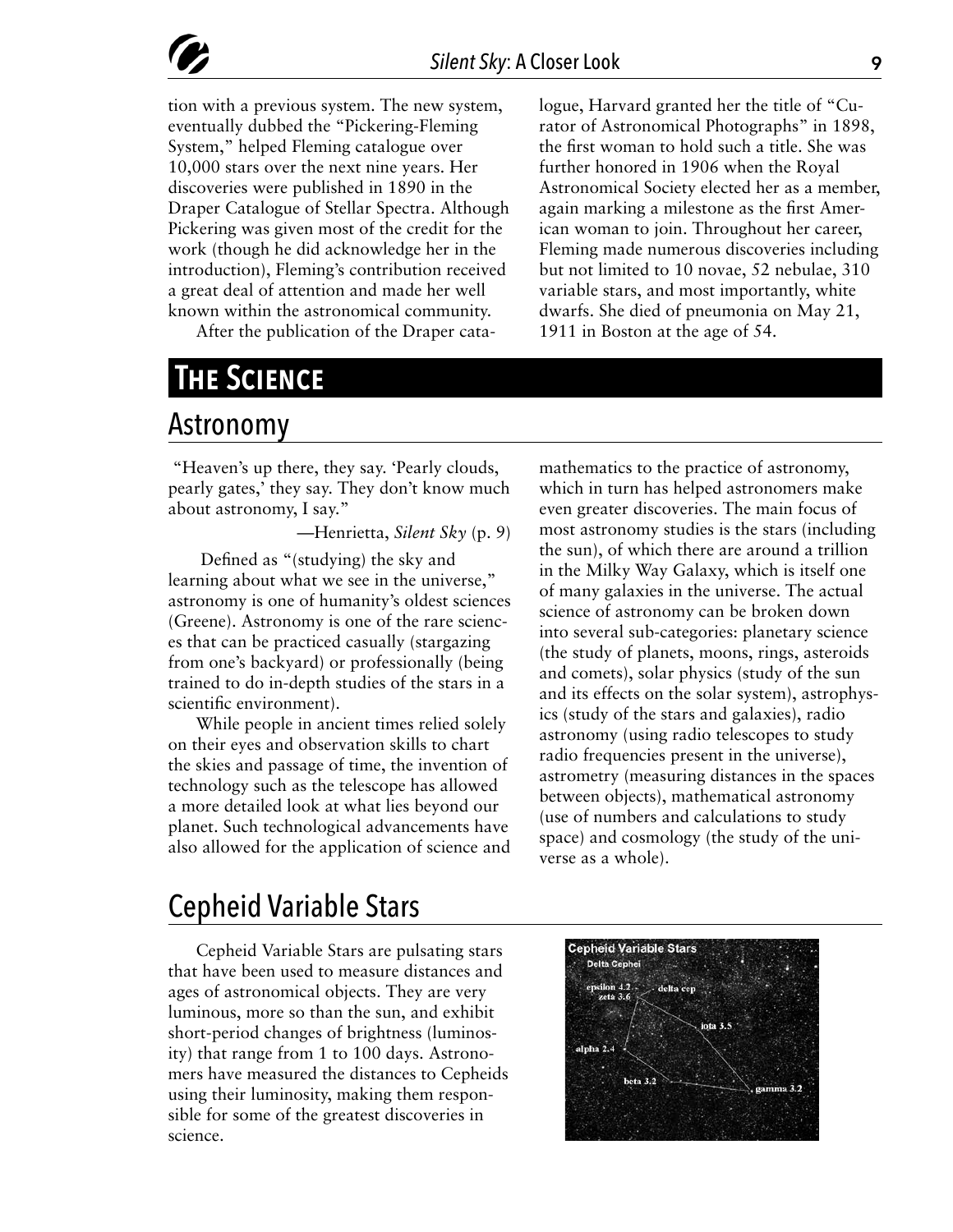#### The Magellanic Clouds

The Magellanic Clouds comprise two irregular galaxies known as the Large Magellanic Cloud (LMC) and the Small Magellanic Cloud (SMC). They are visible to the naked eye from Earth's southern hemisphere and near-equator locations. They were named for 15th century Portuguese explorer Ferdinand Magellan, who used them for naval navigation.

Both these galaxies are gravitationally entangled with the Milky Way Galaxy and with each other. Only 150,000-200,000 light years away from the Milky Way, the Magellanic Clouds were thought to be the closest galaxies until the recent discovery of the Sagittarius and Canis Major dwarf galaxies. Henrietta Leavitt was studying variable stars in the SMC when she discovered the period-lumi-



*The Small and Large Magellanic Clouds.*

nosity relation for Cepheids, thus helping broaden our understanding of the universe.

#### Newton v. Einstein

|        | Williamina: Physics was about wrapped up!  |
|--------|--------------------------------------------|
| Peter: | Yes.                                       |
|        | Williamina: But then that fuzzy-headed man |
|        | blew up your stately foundation.           |
| Peter: | You're not supposed to do that             |
|        | to Isaac Newton.                           |

—*Silent Sky* (p. 29)

In 1687, Isaac Newton proposed the existence of gravity, a force he could not explain but which he precisely defined mathematically. He described gravity as "an ever-present force, a tug that all objects exert on nearby objects. The more mass an object has, the stronger its tug. Increasing the distance between two objects weakens the attraction." When curious minds questioned how this force was supposed to work, Newton was unsure. When pressed, he simply stated "Gravity must be caused by an agent acting constantly according to certain laws."

For hundreds of years after this discovery, Newton's "laws of motion" and his principles of gravitation remained unchallenged, taking on the monolithic name Newtonian mechanics. That changed in 1915, when Albert Einstein posited his theory of General Relativity. While Newton believed gravity to be an omniscient force, Einstein believed that it was actually the



result of a mass's presence in the space around it, something that Newton himself didn't believe. Einstein successfully discredited Newton's theory on this main point:

"If, as Newton claimed, gravity was a constant, instantaneous force, the information about a sudden change of mass would have to be somehow communicated across the entire universe at once. This made little sense to Einstein. By his reasoning, if the sun disappeared suddenly, the signal for the planets to stop orbiting would logically have to take some travel time…Nothing universally instant about that at all."

> —Essay: "Newton vs. Einstein vs. the Next Wave"

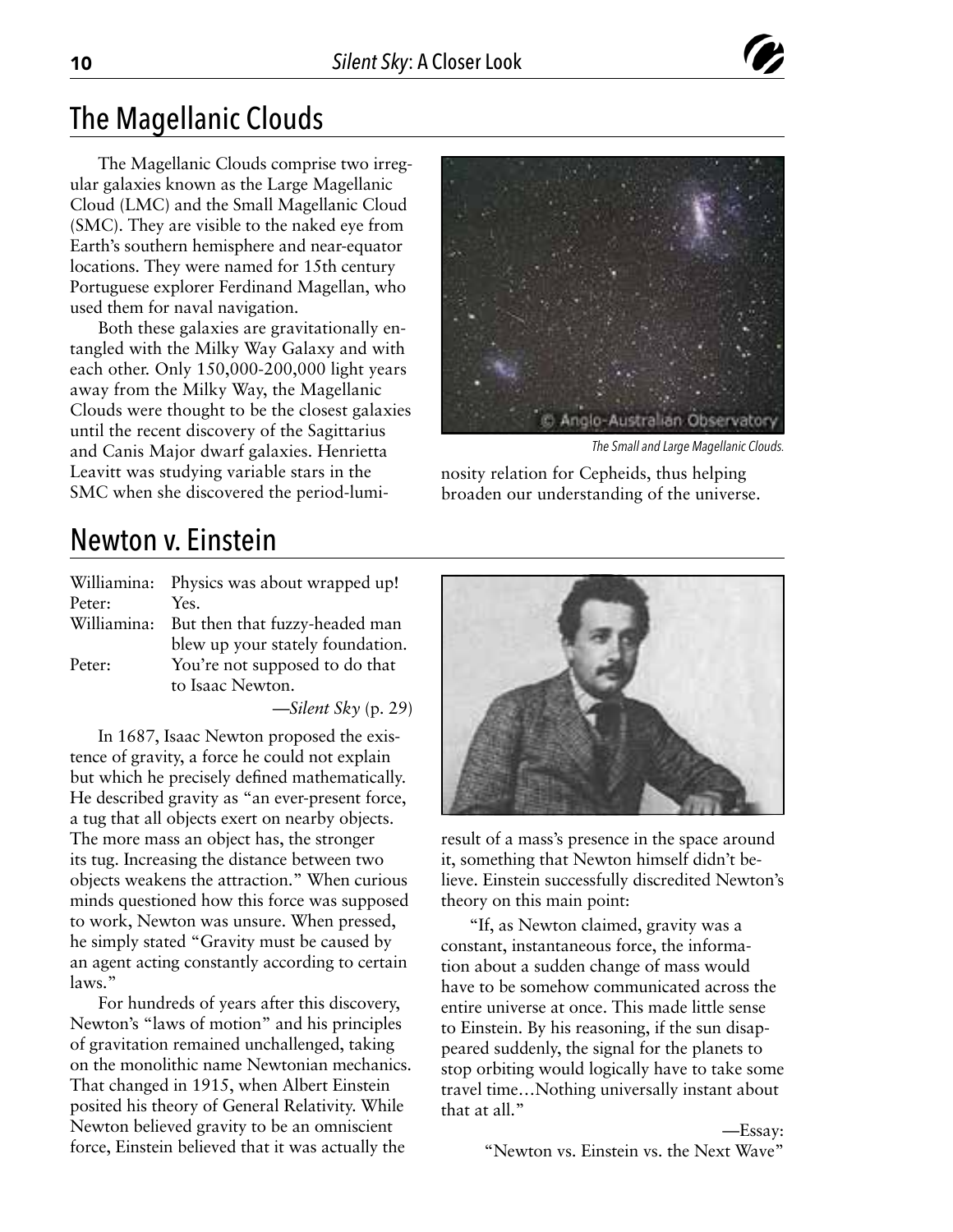## Statistical Parallax

"He used statistical parallax for the zero-point against the sun, then plugged in your data for the slope and…there you have it." —Peter, *Silent Sky* (p. 58)

Stellar parallax is "the apparent angular displacement of a celestial body due to its being observed from the surface instead of from the center of the earth…or due to its being observed from the earth instead of from the sun." (Dictionary) To an observer, any object in the middle distance will appear to shift its position against more distant background objects when the position of the observer changes. You can easily see this phenomenon in action by holding your thumb at arm's lenght from your face, then looking at it successively through each of your eyes, one at a time. You should notice that your thumb's position against the opposite side of the room (or outdoor background) changes. Using trigonometry, astonomers can calculate the distance to nearby stars based on observations of them made from opposite sides of Earth's orbit around the sun (equivalent to your two eyes, but on a much larger scale).

Statistical parallax is the mean parallax of a collection of stars, discovered by analyzing any of their particular motions statistically.

## The Period-Luminosity Relation

"A straight line can readily be drawn among each of the two series of points corresponding to maxima and minima, thus showing that there is a simple relation between the brightness of the variables and their periods."

—Henrietta Leavitt

Published in 1912 by Henrietta Leavitt, the period-luminosity relation states that, for certain Cepheid variable stars, their period of luminosity is directly related to their brightness—the brighter the star, the longer its period of variability.

#### Hertzsprung and The Period-Luminosity Relation

| Peter: | This morning, Hertzsprung—the |
|--------|-------------------------------|
|        | Danish one?                   |
|        | Henrietta: Big beard.         |
| Peter: | Right. He used your work to   |
|        | measure the distance to those |
|        | Cepheids.                     |
|        | $-1$ $-1$                     |

—*Silent Sky* (p. 57)

After the publication of Leavitt's findings, Danish astronomer Ejnar Hertzsprung was one of the first to recognize the importance of the discovery. Taking the data provided by Leavitt regarding the Cepheids' brightness, Hertzsprung used his own data to determine the distance to the Cepheids in the Small Magellanic Cloud.

#### Edwin Hubble and the Discovery of the Cosmos

| Peter: | Oh. And another man keeps   |
|--------|-----------------------------|
|        | writing. Hudgins?           |
|        | Henrietta: Hudgins. Hubble? |
| Peter: | $(Aba!)$ Hubble. Yes.       |
|        |                             |

—*Silent Sky* (p. 58)

Edwin Hubble was born on November 20, 1889, in Marshfield, Missouri. He obtained his undergraduate degree in Mathematics and Astronomy from the University of Chicago in 1910 and was working towards

his doctorate in Astronomy when he enlisted to fight in World War I in 1917. When he returned to the United States in 1919, he immediately went to work at the Mount Wilson Observatory in Pasadena, California, having been asked to join the staff by founder George Ellery Hale before the war. Mount Wilson, home of the 100-inch Hooker Telescope (the most powerful one on Earth), was the home of intense observational work centered on astrophysics (or cosmology). At the same time

←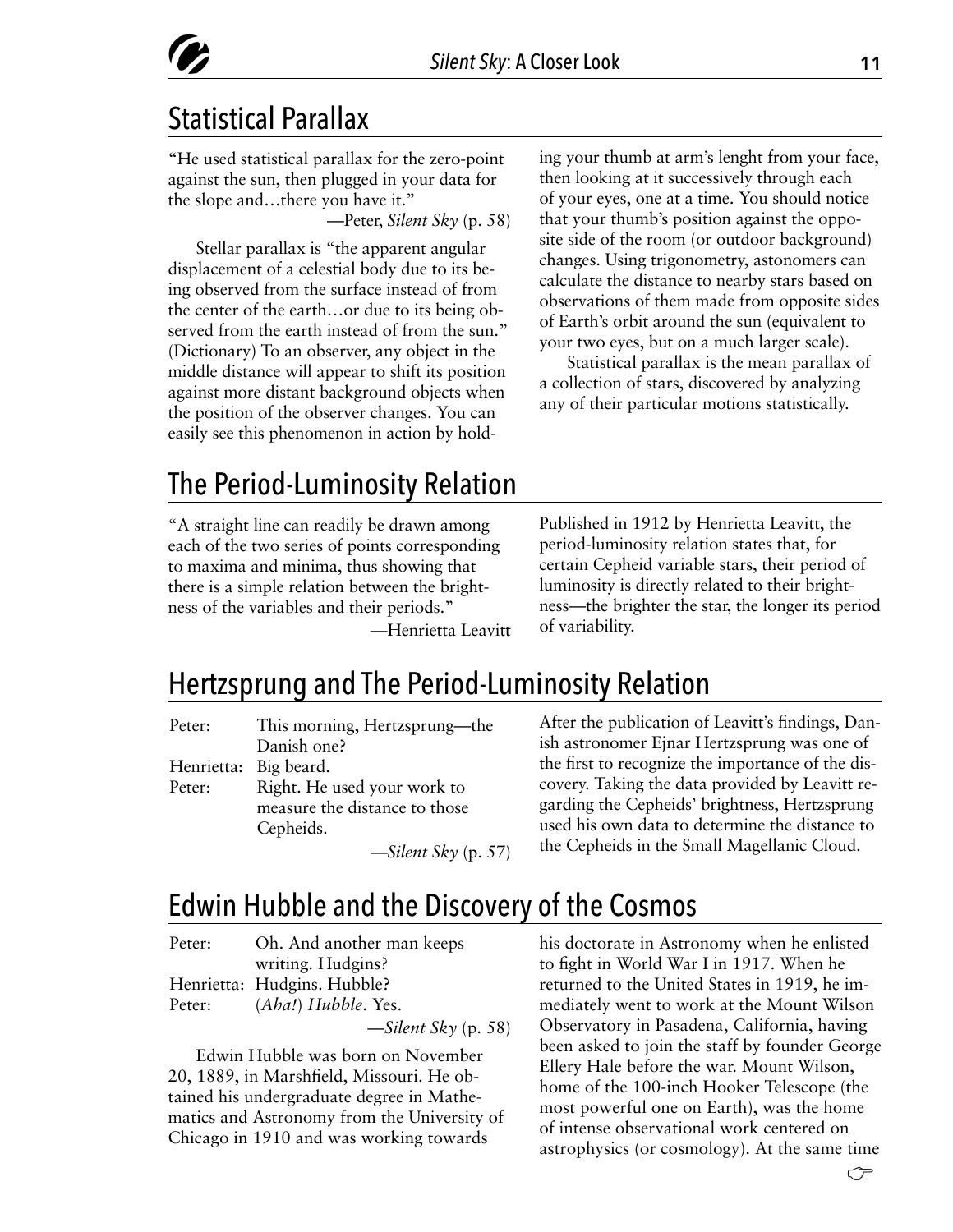Hubble came to work at the Observatory, Harlow Shapely was using Henrietta Leavitt's method of measuring the stars based on light variations from the Cepheids to discover that the width of the Milky Way was roughly 10 times what was previously expected. However this discovery was hampered by the fact that Shapely shared the commonly held belief at the time that the Milky Way Galaxy was the extent of the Universe.

That changed in October 1923 when Hubble spied what he initially believed to be a nova star flaring up in the M31 "nebula" in the Andromeda constellation. After examining the photographic plates taken of the area, Hubble discovered that the flare was a Cepheid. He then used Shapley's (derived from Leavitt's) method to measure the distance of the new Cepheid, upon which he discovered that what was first believed to be a nebula within the Milky Way Galaxy was in fact an entirely separate galaxy that was two million light-years away.

After this momentous discovery, Hubble continued to work at Mount Wilson until 1942, when he went to serve in World War II. Following the war he returned to the Observatory, where he contributed to the construction of the Hale 200-inch Telescope. One of



his major goals in life was to obtain a Nobel Prize, but his efforts were in vain as there was no category for astronomy. He died on September 28, 1953, at the age of 63 from a stroke. The Hubble Space Telescope bears his name.

## Star Classifications and Spectral Classes

#### **"Oh, Be a Fine Girl, Kiss Me!"**

- Henrietta: You created a…standard, Miss Cannon…my professors made us memorize your letters using this ridiculous phrase—
- Williamina: She also made up that ridiculous phrase.

—*Silent Sky* (p. 18)

One of Annie Jump Cannon's major contributions to astronomy was her system that classified stars according to their surface temperature, with the different temperatures being represented by the letters O, B, A, F, G, K, M (which in turn led to the coining of the mnemonic phrase seen above). These letters are referred to as spectral classes. In the system the O stars are the hottest and are noted by their blue color, and the M stars are red

and the coolest. Within the sequence, the stars at the beginning are sometimes referred to as "early-types" while those at the end are called "late-types," and decimal digits are used to create subdivisions (for example B0, B1, etc.).

#### Stellar Classification Chart

| <b>Spectral Class</b> | Surface Temp. (°K) | Color             |
|-----------------------|--------------------|-------------------|
| n                     | > 25.000           | <b>Blue</b>       |
| B                     | 11.000 - 25.000    | <b>Blue-white</b> |
| A                     | 7,500 - 11,000     | White             |
| F                     | $6,000 - 7,500$    | White             |
| G                     | $5,000 - 6,000$    | Yellow            |
| ĸ                     | $3,500 - 5,000$    | <b>Orange</b>     |
| М                     | < 3.500            | Red               |

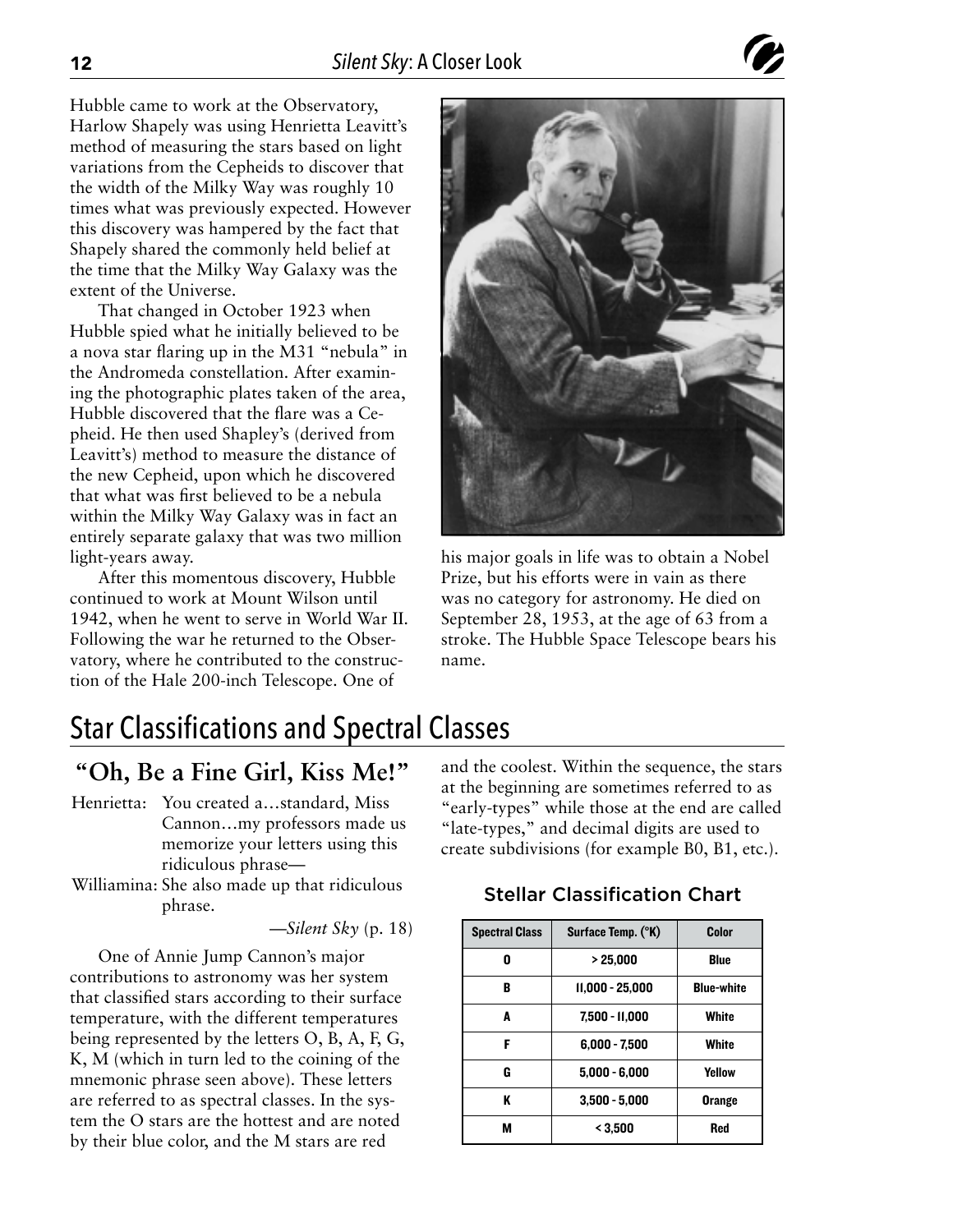# **Technology**

## Photographic Plates

"Well. Here you go. One of the plates you'll be working with. A slice of heaven." —Peter, *Silent Sky* (p. 16)

In the early days of astronomy, photographic plates were the main means of studying and capturing images of the stars. A photographic glass plate is essentially a rectangular piece of glass coated with photosensitive emulsion that has been exposed to starlight from a telescope. The emulsion is photochemically marked by the selection of stars observed in the night sky. On the glass plates, the stars appear as black dots, and nubulae as grey smears. The Harvard Observatory houses the largest collection of glass telescopic plates, mostly due to the fact that Edward Pickering recognized the importance



of photographing and cataloguing as much of the night sky as possible and put his staff to work collecting data. Harvard's collection contains plates made until around 1989, and is still studied by astronomers today.



## Star Spankers

- Peter: I saw the light and I thought, "Well I wonder how all the spanking is going."
- Henrietta: Might we all agree to another name for that?"

—*Silent Sky* (p. 33)

Developed by Henrietta Swan Leavitt, "star spankers" were created out of a need to determine the brightness of the stars shown on the plates. The spanker consisted of a piece of a photographic plate with a wire handle that could be positioned in front of a glass plate. Because star images on the plate fragment had an established brightness, Henrietta could compare the stars on the fragment to new stars she was cataloging on the plates.

She named the tool a fly spanker because it resembled a flyswatter but it was "too small to do a fly much damage."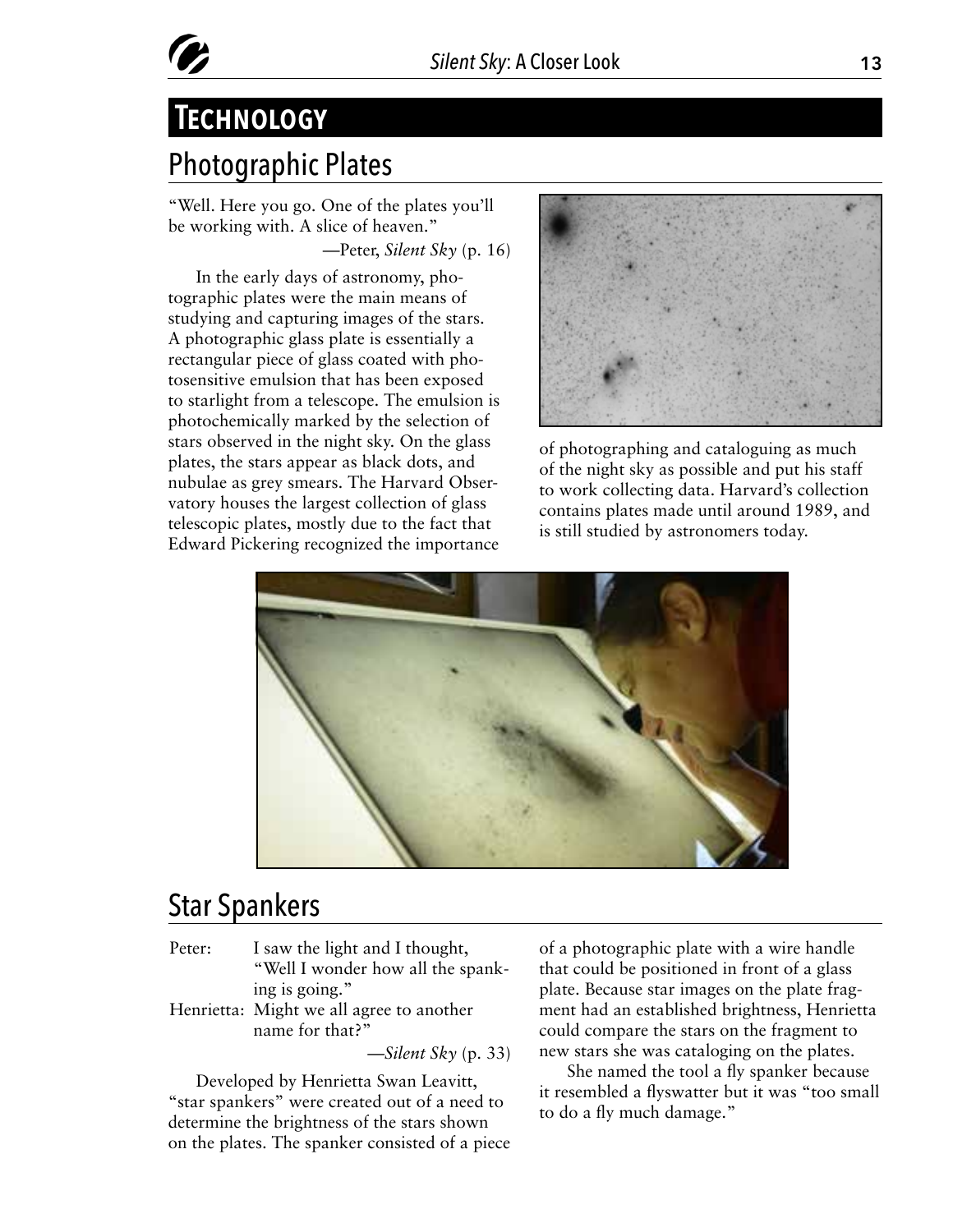





*The Great Refractor Telescope at the Harvard Observatory.*

#### The Great Refractor Telescope

"On top of a hill…Just blocks away…Across the courtyard from my old desk…where it stood off-limits…I see. The Great Refractor Telescope."

—Henrietta, *Silent Sky* (p. 61)

Installed at Cambridge in 1847, for 20 years the 15-inch "Great Refractor" telescope was the largest telescope in the United States, the most significant American astronomical instrument and on par with some of the greatest instruments in the world. Constructed alongside the Harvard Observatory, the telescope was built to be a twin to a telescope

## The Henry Draper Catalogue

"...the Draper Catalogue is *all* her work—She discovered stars, and nebulae, novae…I am the first to admit that she is fundamental to this institution."

—Annie, *Silent Sky* (p. 18)

Upon the death of her husband, astronomer Henry Draper, in 1882, Anna (Palmer) Draper set about attempting to complete her husband's lifelong dream of cataloguing the stars. When she couldn't complete the task on her own, she turned to Edward Pickering and the Harvard Observatory for help in 1886.

constructed in 1839 for the Poulkovo Observatory in Russia. Some major observations and discoveries made by the Great Refractor include the eighth satellite and inner ring (crape) of Saturn, the first daguerreotype of a star (Vega) and one of the earliest photographs of a double star. The telescope was active for nearly three-quarters of a century, during which time it was mostly used for determining stellar positions, visually observing stars, planets, comets and nebulae, and photometry (its main use under Edward C. Pickering).

With the necessary funds and equipment donated by Mrs. Draper, Pickering undertook this cataloguing project, at the time called the Henry Draper Memorial.

Directed by Pickering, Nettie Farrar was initially the supervisor of the project, however her impending marriage caused her to depart both the project and the Observatory. In her place, Williamina Fleming took charge, and the first edition of *The Draper Catalogue of Stellar Spectra* was published in 1890, with 10,351 stars listed. As computers like Annie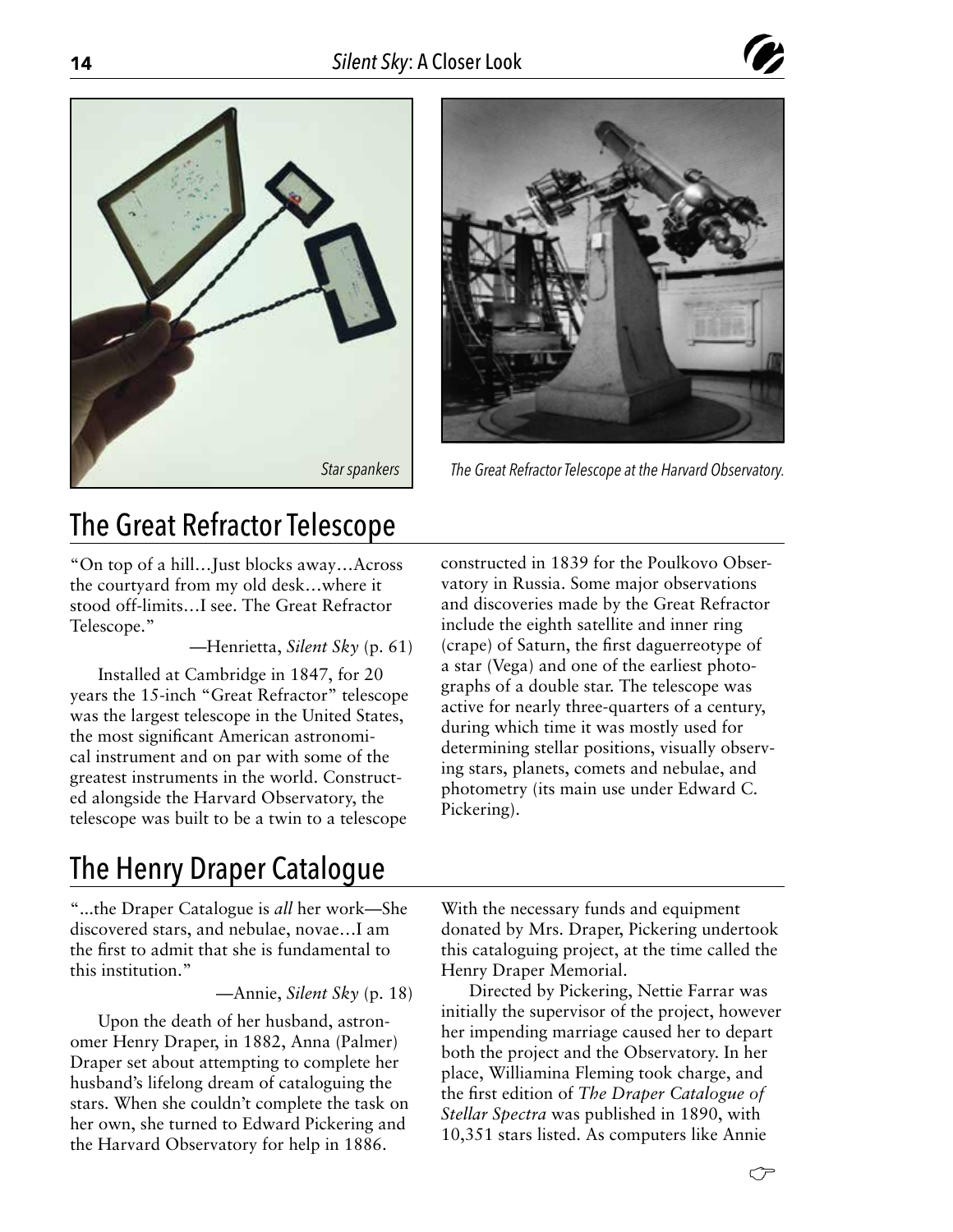Jump Cannon and Antonia Maury continued to study and classify more and more stars, it became clear that the catalog would have to be updated to reflect the new discoveries. New sections were published between 1918 and 1924, with the stars numbering around 225,300. A further extension in 1949 contained 359,083 known stars.



#### The Telephone Hearing Aid

"HENRIETTA LEAVITT…almost always wears a period hearing-aid."

—*Silent Sky* (p. 4)

The first electric hearing aid was developed at the turn of the 20th century. Based around the idea of the early telephone, these aids employed a carbon microphone that used sound waves to compress carbon against a diaphragm. Unfortunately, they proved mostly ineffective for those suffering from serious hearing loss.



#### **Art & Culture**

#### Bloomers

Margaret: Do not start wearing bloomers. Henrietta: Margie.

Margaret: Wait. There are women these days, and they wear pants, and it's ridiculous.

—*Silent Sky* (p. 11)

Named for women's rights activist Amelia Jenks Bloomer, bloomers were a women's garment designed to be worn on the lower body (what we would call pants or trousers today). They were usually made of cotton and gathered at the waist and below the knees to be worn under skirts and dresses. Before they were associated with women's rights, bloomers were proposed by the Water-Cure Journal as a more healthy style of dress to corsets and restrictive dresses. As the women's rights movement took off, Amelia Bloomer and several other activists promoted the garment as a more progressive fashion statement that allowed freedom of movement. Several men and women criticized the new fashion choice as being unnatural, as many were conditioned

←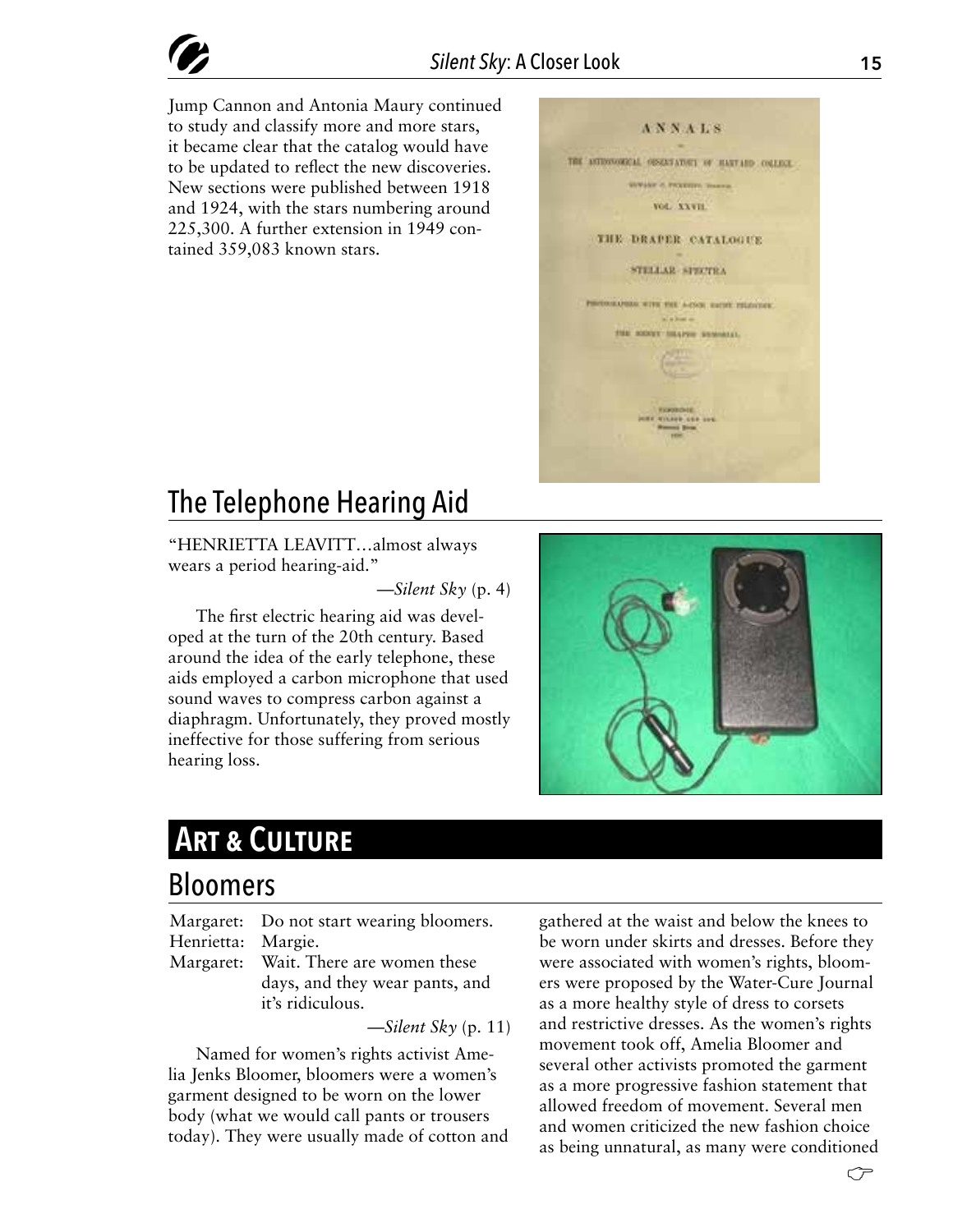to believe that a woman's form should be obscured by multiple layers of petticoats. As time went on, however, more and more women began to adopt bloomers as they proved to be more comfortable, warm, and practical than skirts. What helped make bloomers a common outer garment was the rise of sports, particularly bicycling, though some still considered the idea of a woman wearing a pantlike garment in public indecent.



## "For the Beauty of the Earth"

We hear Margaret singing "For the Beauty of the Earth."

—*Silent Sky* (p. 13)

"For the Beauty of the Earth" was written by Folliott Sandford Pierpoint in 1865 as a hymn for the Lord's Supper. Pierpoint wanted to write a hymn that expressed gratitude toward Christ for his mercy, love and sacrifice. Editors have since changed the lyric of the refrain, making the song a more generic hymn of thanksgiving.

For the beauty of the earth, for the glory of the skies, for the love which from our birth over and around us lies.

Refrain: Christ, our Lord, to you we raise

#### this, our hymn of grateful praise.

For the wonder of each hour of the day and of the night, hill and vale and tree and flower, sun and moon and stars of light, [Refrain]

For the joy of human love, brother, sister, parent, child, friends on earth, and friends above, for all gentle thoughts and mild, [Refrain]

For yourself, best gift divine, to the world so freely given, agent of God's grand design: peace on earth and joy in heaven. [Refrain]

#### "The Observatory Pinafore"

"I sing. Gilbert and Sullivan—I wanted to be an actor—Dad thought not—But—I still sing—on occasion—With enthusiasm."

—Peter, *Silent Sky* (p. 16)

Though they seemed to enjoy their time working at the Observatory, the computers liked to poke fun at their low wages and somewhat poor working conditions. One of the ways they did so was with "The Observatory Pinafore," a parody of Gilbert and Sullivan's comic operetta *H.M.S. Pinafore*.

The parody contained lyrics such as:

"He must open the dome and turn the wheel,

And watch the stars with untiring zeal, He must toil at night though cold it be, And he never should expect a decent

salaree.

We work from morn till night,

Computing is our duty,

We're faithful and polite,

And our record book's a beauty."

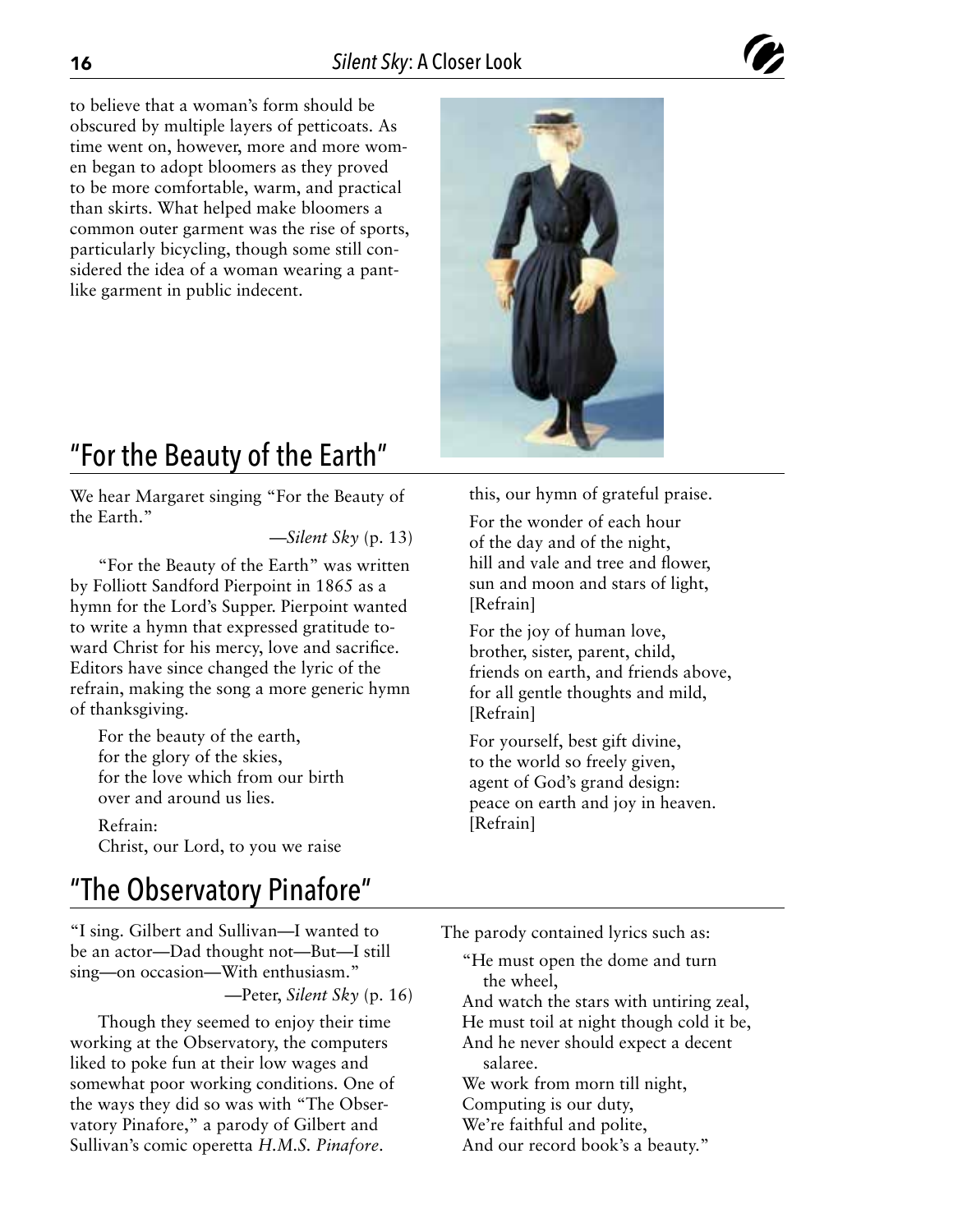

#### "When I Heard the Learn'd Astronomer"

|            | Henrietta: This. Is the book my father sent |
|------------|---------------------------------------------|
|            | me.                                         |
| Peter:     | You never opened it?                        |
|            | Henrietta: I was too busy. And then too     |
|            | ashamed, I think. (Henrietta                |
|            | opens it—it's a book.) Collected            |
|            | poems.                                      |
| Peter:     | Really? (She shares it with him.)           |
|            | Whitman.                                    |
| Henrietta: | My father sent me poems?                    |
| Peter:     | This one's marked.                          |
|            | $\rightarrow$ Silent Sky (p. 58)            |

"When I Heard The Learn'd Astronomer" was first published in the 1867 reissue of Walt Whitman's poetry anthology *Leaves of Grass*. Though the first edition was published in 1855, Whitman continued to rework and expand the anthology, releasing new editions from 1856 to 1892 (what he would call his "deathbed" edition"). Although the title itself was rereleased, Whitman considered each separate version of *Leaves of Grass* as its own book and republished and reworked it as such, with such poems as "I Sing the Body Electric," "Oh Captain, My Captain" (a tribute to the slain President Abraham Lincoln) and the aforementioned "When I Heard the Learn'd Astronomer" appearing in different

editions. Interestingly, *Leaves of Grass* was considered somewhat controversial at the time of its release, as several of the poems within contained themes of sexuality, procreation and intense bodily experiences.



When I heard the learn'd astronomer,

- When the proofs, the figures, were ranged in columns before me,
- When I was shown the charts and diagrams, to add, divide, and measure them,
- When I sitting heard the astronomer where he lectured with much applause in the lecture-room,
- How soon unaccountable I became tired and sick,
- Till rising and gliding out I wander'd off by myself,
- In the mystical moist night-air, and from time to time,
- Look'd up in perfect silence at the stars.

#### **Music**

#### Matthew Vichlach, Sound Designer

*Silent Sky* focuses on the unsung women of the Harvard Observatory who made monumental contributions to the field of science and astronomy. Thus, it was important that the production designers find a way to represent these women in a way that did them justice and shone a light on their work.

When it came to designing the sound for the show, Matthew Vichlach choose to research the history of female composers.

Intrigued by the dualities inherent in the script, we wanted classical music to reflect the earth and ambient music to help us symbolize reaching for the stars. Diving deeper into the script, it became clear that a piece with such

strong women should have featured music composed by women.

Considering the time period, late Romantic composers were selected. Surprisingly, he uncovered a rather large number of composers—about sixty musicians from Europe and North America. Unfortunately, of those sixty very few had work which survived in printed form. And those that were published were not preformed often, or ever recorded. This scarcity proved challenging, but in the end we believe he found pieces that reflected the spirit of these women as they charted the stars! (For a list of music used in the show, check with our box office.)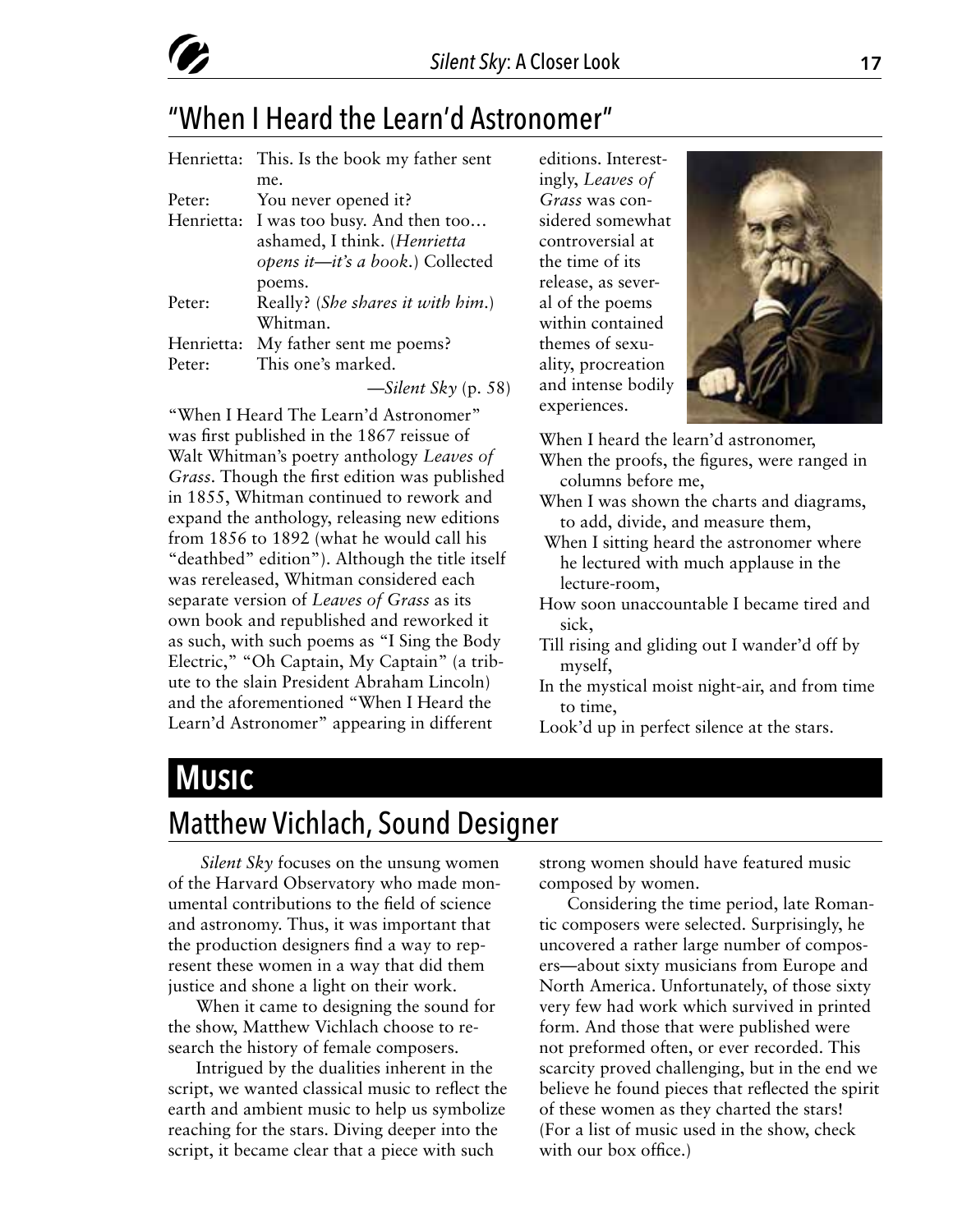

#### The Impact of Henrietta Swan Leavitt's Work

Though she does not get half of the credit she deserves and though we will probably never know as much about her as her male counterparts, the impact of Henrietta Swan Leavitt's work is still felt today. Because of her work with the Cepheid variables and her discovery of the period-luminosity relationship, scientists and astronomers were able to use the Cepheids as markers to calculate the distance to objects that were too far to be calculated by other means. This led astronomers such as Edwin Hubble and Ejnar Hertzsprung to use her work to further their own studies in the universe.

To put this in perspective, around the time Henrietta was working at the Harvard Observatory the general consensus among the astronomical community, and indeed the world, was the our earth, solar system and galaxy were all that there were to the universe. Without her discovery, we might still believe

that today. In fact, her work is still being used today, with a recent example being the 2012 discovery that the North Star, Polaris (another Cepheid variable), is actually 100 light-years closers to Earth than originally assumed. With her contribution to astronomy and science, Henrietta Swan Leavitt deserves her title as "the woman who discovered how to measure the universe."

"Then a telescope named Hubble, with wings set for space, shows us how vast and beautiful it all is…Because wonder will always get us there…Those of us who insist that there is much more beyond ourselves. And I do. (*A pulsing light surrounds and becomes Henrietta. She is now a blinking star.*) And there's a reason we measure it all in light. (*Blackout but for stars everywhere.*)

—Henrietta, *Silent Sky* (pp. 61-62)

#### **References / Works Cited**

"About Lauren." www.laurengunderson.com.

"About the Collection." Astronomical Photographic Plate Collection (Harvard College Observatory-Plate Stacks). Harvard.edu.

Aceves, Ana V. "Annie Jump Cannon: Star Classifier." Sky & Telescope. skyandtelescope.com. 9 September 2016. Web.

"Annie Jump Cannon." Brooklyn Museum. www.brooklynmuseum.org. Web.

"Annie Jump Cannon Biography." The Biography.com website. www.biography.com. 2 April 2014.

"Annie Jump Cannon: The Queen of Modern Astronomy." Rejected Princesses. www.rejectedprincesses.com. Web.

Bartels, Meghan. "How Harvard's vast collection of glass plates still shapes astronomy." Astronomy.com, 1 February 2017. Web.

Bisignani, Dana. "History of Feminism in the U.S.: The Three Waves." The Gender Press. Word Press, 23 January 2015. Web.

"Bloomers." Encyclopedia of Fashion. www.fashionencyclopedia.com.

"A Brief History of the Harvard College Observatory." Department of Astronomy. harvard.edu. Web.

Boissoneault, Lorraine. "The Original Women's March on Washington and the Suffragists Who Paved the Way." Smithsonian. smithsonianmag.com. 21 January 2017. Web.

Camire, Chris. "MRT's 'Silent Sky' brings pioneering woman to life." Lowell Sun. lowellsun. com. 1 November 2017. Web.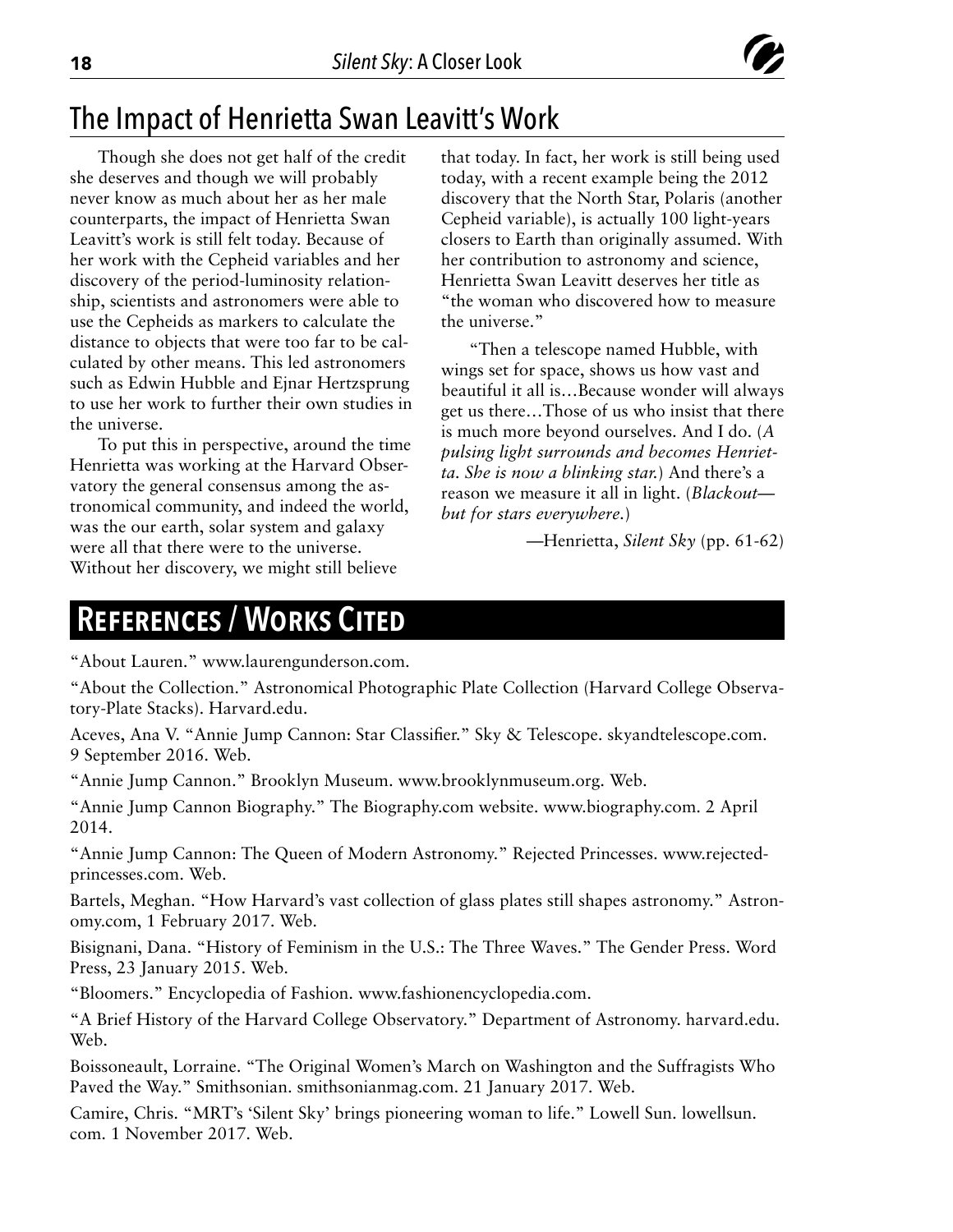Carroll, B. & Ostlie, D., *An Introduction to Modern Astrophysics*. Reading, Massachusetts: Addison-Wesley Publishing Company, 1996.

"Cepheid Variable Stars & Distance Determination." CSIRO. atnf.csiro.au. Web.

Chaisson, E. & McMillan, S., *Astronomy Today*, 2nd edition; Upper Saddle River, New Jersey: Prentice Hall, 1996.

D'Souza, Karen. "Review: 'Silent Sky' at TheatreWorks a radiant look at gender politics." *Mercury News*. mercurynews.com. 20 January, 2014. Web.

Dorey-Stein, Caroline. "A Brief History: The Three Waves of Feminism." Progressive Women's Leadership, 22 September, 2015. Web.

"Edwin Hubble." Biography.com, A&E Television Networks. Web.

"Edwin Powell Hubble—The man who discovered the cosmos." Hubble Space Telescope website: www.spacetelescope.org. Web.

"Essay: Newton vs. Einstein vs. the Next Wave." American Museum of Natural History website.

"Farm Wife, 1900." EyeWitness to History, www.eyewitnesstohistory.com (2007). Web.

"For the Beauty of the Earth." Hymnary.org. Web.

"From Trumpet to iPhone: A Visual History of Hearing Aids." Audicus websute. www.audicus. com. 7 October 2014. Web.

Geiling, Natasha. "The Women Who Mapped the Universe and Still Couldn't Get Any Respect." Smithsonian Institution website. www.smithsonianmag.com. 18 September 2013. Web.

Greene, Nick. "Astronomy: The Science of the Cosmos." ThoughtCo. www.thoughtco.com 8 September 2017. Web.

"The Harvard Computers: From Pickering's Harem to Astronomy's Stars." womanastronomer. com. 1 January 2008. Web.

"HCO: The Great Refractor." Harvard College Observatory. www.cfa.harvard.edu. Web.

Hebert, Phil. "'Silent Sky' gives a starry-eyed scientist her due." *The San Diego Union-Tribune*. sandiegouniontribune.com. 1 May 2017. Web.

Hennessey, Logan. "Oh! Be A Fine Girl—Kiss Me!" Annie Jump Cannon: academics.wellsley. edu. Web.

"Henrietta Leavitt." womanastronomer.com. 1 January 2008. Web.

"Henrietta Swan Leavitt." famousscientists.org. Web.

"Hertzsprung-Russell Diagram." COSMOS—The SAO Encyclopedia of Astronomy. www. astronomy.swin.edu.

Howell, Elizabeth. "Henrietta Swan Leavitt: Discovered How to Measure Stellar Distances." www.space.com. 11 November 2016. Web.

"Interview with Silent Sky Playwright Lauren Gunderson." Austin Playhouse. austinplayhouse. blogspot.com. 21 September 2016. Web.

Jahn, Frank. "Farm Life At The Turn Of The Century." Ebparks.org. Web.

Johnson, George. *Miss Leavitt's Stars: The Untold Story of the Woman Who Discovered How to Measure the Universe.* New York: W. W. Norton & Company, 2005.

Lavender, Gemma. "Heroes of Space: Henrietta Swan Leavitt." spaceanswers.com. 4 July 2015. Web.

*Leaves of Grass*. poets.org. Web.

*Leaves of Grass* (1867). Walt Whitman Archive. whitmanarchive.org. Web.